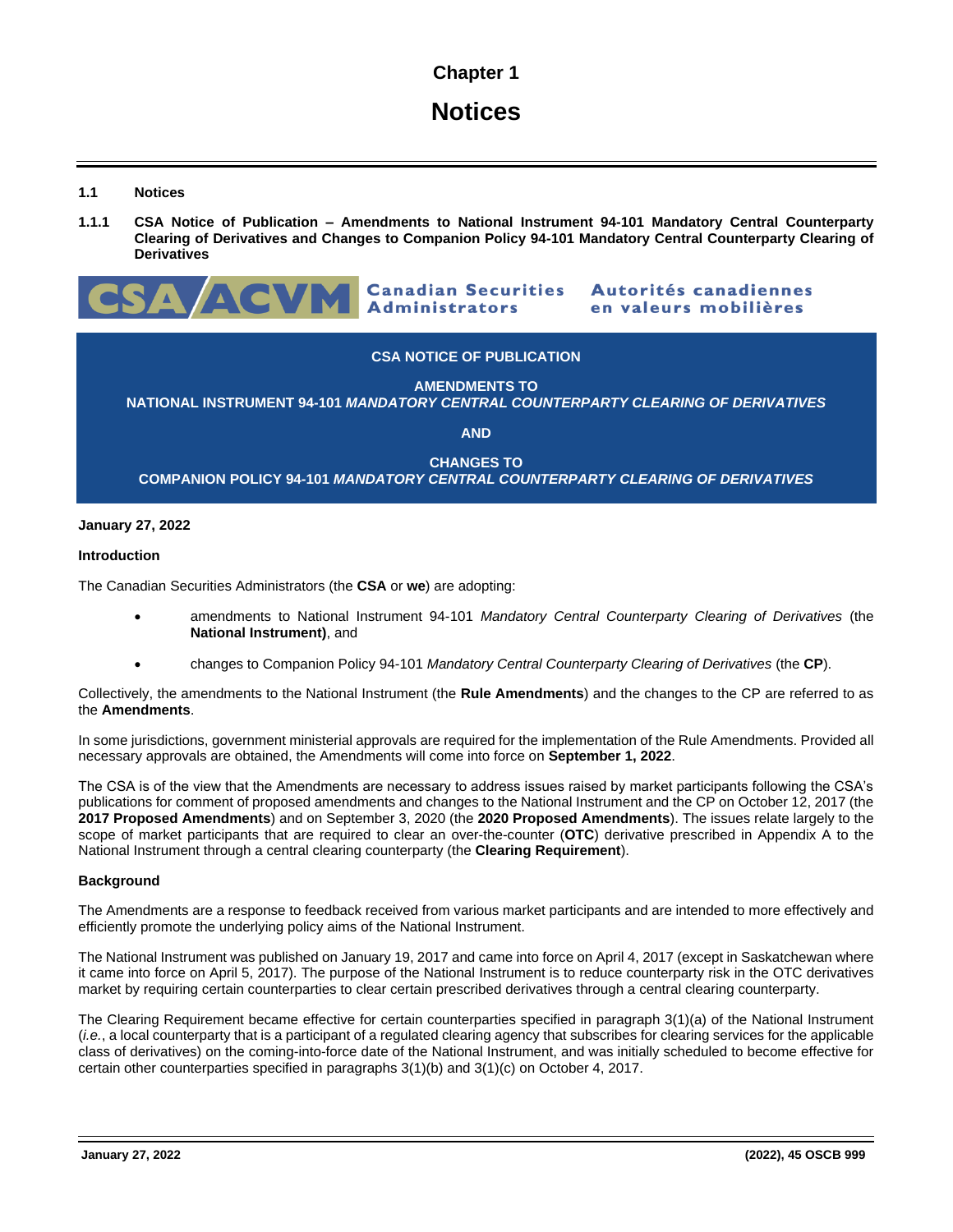However, in order to facilitate the rule-making process in respect of the 2017 Proposed Amendments published for comment on October 12, 2017 and to refine the scope of market participants that are subject to the Clearing Requirement, the CSA jurisdictions (except Ontario) exempted counterparties specified in paragraphs 3(1)(b) and (c) of the National Instrument from the Clearing Requirement.<sup>1</sup>

The Ontario Securities Commission (the **OSC**) similarly amended the National Instrument to extend the effective date of the Clearing Requirement for those counterparties until August 20, 2018.<sup>2</sup>

While the Clearing Requirement took effect in Ontario on August 20, 2018 for all categories of counterparties specified in subsection 3(1) of the National Instrument, OSC staff expressed the view that only counterparties specified under paragraph 3(1)(a) are expected to comply with the Clearing Requirement until the CSA finalizes the amendments to the National Instrument to narrow the scope of market participants that would be subject to the Clearing Requirement<sup>3</sup>.

On September 3, 2020 the CSA published for comment the 2020 Proposed Amendments that reflect both the comments received on the 2017 Proposed Amendments and further amendments to the National Instrument.

We are monitoring changes to benchmark reference rates, including recent updates relating to GBP LIBOR and EONIA, which are currently subject to the Clearing Requirement. We will continue to monitor these developments as they affect trading liquidity and availability of products for clearing, and will assess whether other products are suitable as mandatory clearable derivatives, necessitating resulting changes to the Clearing Requirement.

## **Summary of changes to the 2020 Proposed Amendments**

Further to the comments received on the 2020 Proposed Amendments, the CSA is adopting the Amendments. The Amendments reflect our consideration of the comments received, as well as our ongoing review of the National Instrument's impact on market participants. Minor non-material changes are also being adopted.

## *(a) Transition period*

The Amendments will come into force on September 1, 2022. The transition period will allow participants to amend the relevant documentation relating to the Clearing Requirement and aligns with the commencement of the reference period with respect to the \$1 billion threshold under paragraphs 3(1)(b) and (c).

## *(b) Removal of the requirement to agree to rely on the intragroup exemption*

Because the condition in paragraph 7(1)(b) to have both affiliated entities agree to rely on the intragroup exemption could represent an unnecessary burden for participants, the CSA has taken the view that it is reasonable to consider that reliance on this exemption will be the default position for participants.

## *(c) Multilateral portfolio compression*

The CSA added guidance in the CP to clarify our expectations regarding the multilateral portfolio compression exemption in the National Instrument.

## *(d) Appendix B Laws, regulations or instruments of foreign jurisdiction applicable for substituted compliance*

Appendix B includes the relevant laws and regulations of the United Kingdom to ensure the substituted compliance provision reflects the regulatory changes that have followed the Brexit.

## **Contents of Annexes**

The following annexes form part of this CSA Notice:

- Annex A Amendments to National Instrument 94-101 *Mandatory Central Counterparty Clearing of Derivatives*
- Annex B Blackline of National Instrument 94-101 *Mandatory Central Counterparty Clearing of Derivatives* showing the amendments
- Annex C Changes to Companion Policy 94-101 *Mandatory Central Counterparty Clearing of Derivatives*

<sup>&</sup>lt;sup>1</sup> Blanket Order 94-501, available on the website of the securities regulatory authority in each local jurisdiction.<br><sup>2</sup> Bestim Ortesia, Agreedines the Neticeal Jections and 04.404 Mendetairs Organization Construeration o

<sup>2</sup> See, in Ontario, Amendment to National Instrument 94-101 *Mandatory Central Counterparty Clearing of Derivatives*, published July 6, 2017.

As explained further in CSA Staff Notice 94-303, on May 31st 2018 the CSA jurisdictions (except Ontario) extended the blanket order relief under Blanket Order 94-501 until the earlier of its revocation or the coming into force of amendments to the National Instrument with respect to the scope of counterparties subject to the Clearing Requirement. Since blanket orders were not authorized under Ontario securities law, the OSC was unable to follow the approach of the other CSA jurisdictions.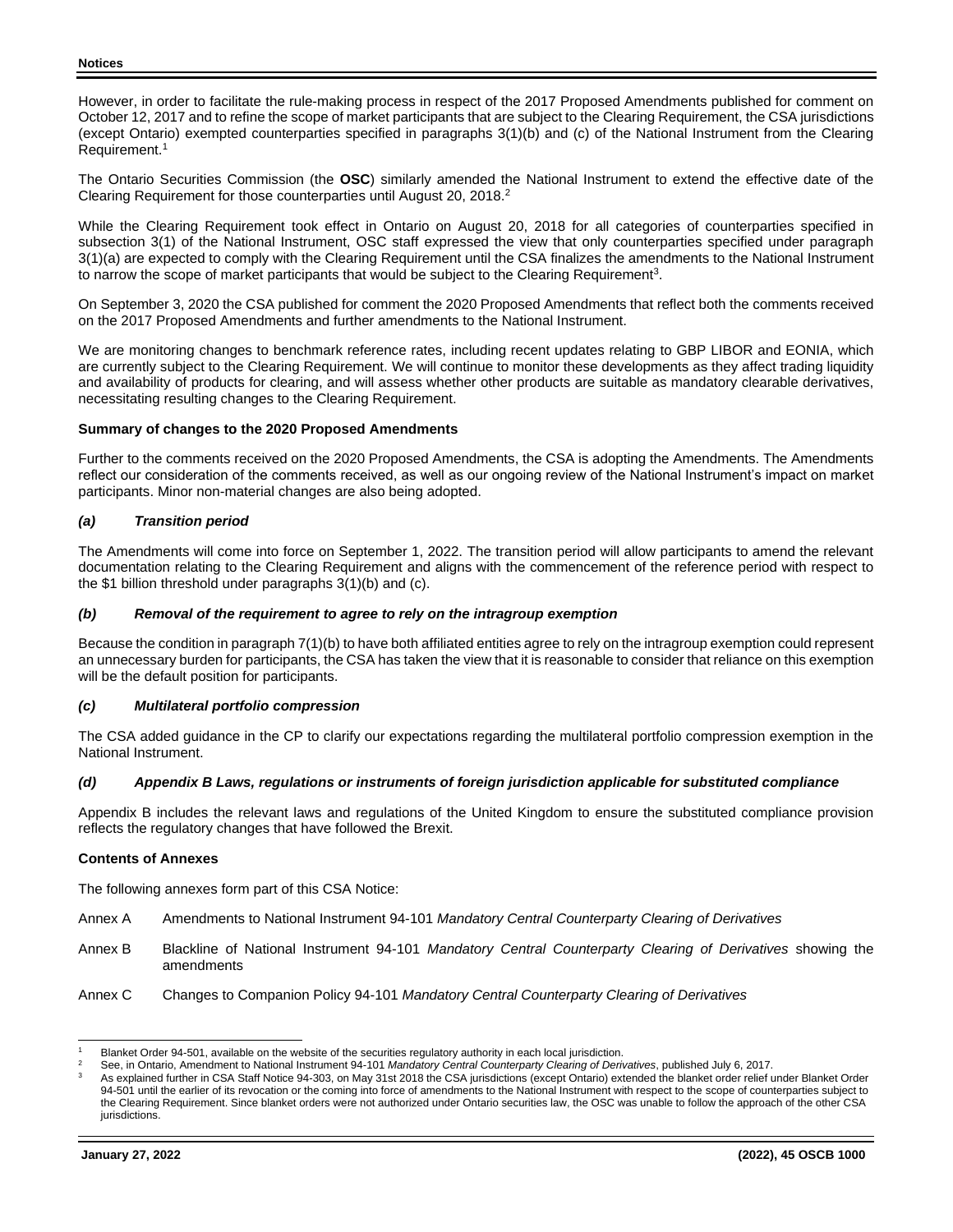#### **Notices**

Annex D Blackline of Companion Policy 94-101 *Mandatory Central Counterparty Clearing of Derivatives* showing the changes

- Annex E Summary of comments and CSA responses
- Annex F Local Matters, where applicable

## **Questions**

If you have questions about this CSA Notice, please contact any of the following:

Dominique Martin Co-Chair, CSA Derivatives Committee Director, Derivatives Oversight Autorité des marchés financiers 514-395-0337, ext. 4351 [dominique.martin@lautorite.qc.ca](mailto:dominique.martin@lautorite.qc.ca)

Paula White Deputy Director, Compliance and Oversight Manitoba Securities Commission 204-945-5195 [paula.white@gov.mb.ca](mailto:paula.white@gov.mb.ca)

Michael Brady Manager, Derivatives British Columbia Securities Commission 604-899-6561 [mbrady@bcsc.bc.ca](mailto:mbrady@bcsc.bc.ca)

David Shore Legal Counsel, Securities Financial and Consumer Services Commission (New Brunswick) 506-658-3038 [david.shore@fcnb.ca](mailto:david.shore@fcnb.ca)

Kevin Fine Co-Chair, CSA Derivatives Committee Director, Derivatives Branch Ontario Securities Commission 416 593-8109 [kfine@osc.gov.on.ca](mailto:kfine@osc.gov.on.ca)

Abel Lazarus Director, Corporate Finance Nova Scotia Securities Commission 902-424-6859 [abel.lazarus@novascotia.ca](mailto:abel.lazarus@novascotia.ca)

Janice Cherniak Senior Legal Counsel Alberta Securities Commission 403-355-4864 janice.chernia[k@asc.ca](mailto:martin.mcgregor@asc.ca)

Derek C. Maher Acting Director, Legal Branch Financial and Consumer Affairs Authority of Saskatchewan 306-787-5867 [derek.maher2@gov.sk.ca](mailto:derek.maher2@gov.sk.ca)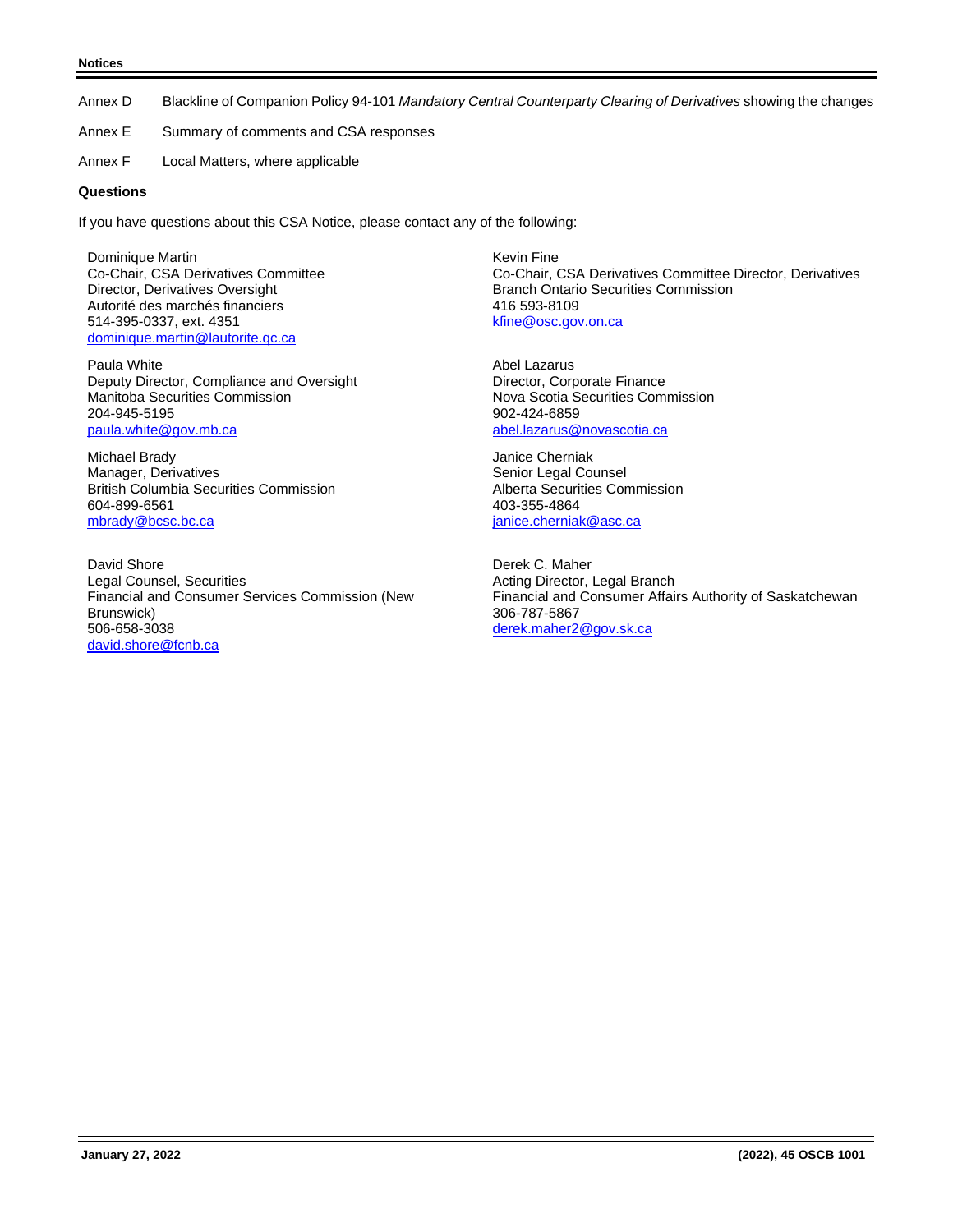## **ANNEX A**

# **AMENDMENTS TO**

## **NATIONAL INSTRUMENT 94-101** *MANDATORY CENTRAL COUNTERPARTY CLEARING OF DERIVATIVES*

*1. National Instrument 94-101 Mandatory Central Counterparty Clearing of Derivatives is amended by this Instrument.*

## *2. Section 1 is amended*

### *(a) in subsection (1), by adding the following definitions:*

"investment fund" has the meaning ascribed to it in National Instrument 81-106 *Investment Fund Continuous Disclosure*;

"prudentially regulated entity" means a person or company that is subject to the laws of Canada, a jurisdiction of Canada or a foreign jurisdiction where the head office or principal place of business of an authorized foreign bank named in Schedule III of the *Bank Act* (Canada) is located, and a political subdivision of that foreign jurisdiction, relating to minimum capital requirements, financial soundness and risk management, or the guidelines of a regulatory authority of Canada or a jurisdiction of Canada relating to minimum capital requirements, financial soundness and risk management;

"reference period" means the period beginning on September 1 in a given year and ending on August 31 of the following year;**,**

### *(b) by replacing subsection (2) with the following:*

- **(2)** In this Instrument, a person or company (the first party) is an affiliated entity of another person or company (the second party) if any of the following apply:
	- (a) the first party and the second party are consolidated in consolidated financial statements prepared in accordance with one of the following:
		- (i) IFRS;
		- (ii) generally accepted accounting principles in the United States of America;
	- (b) all of the following apply:
		- (i) the first party and the second party would have been, at the relevant time, required to be consolidated in consolidated financial statements prepared by the first party, the second party or another person or company, if the consolidated financial statements were prepared in accordance with the principles or standards referred to in subparagraph (a)(i) or (ii);
		- (ii) neither the first party's nor the second party's financial statements, nor the financial statements of the other person or company, were prepared in accordance with the principles or standards referred to in subparagraph (a)(i) or (ii);
	- (c) except in British Columbia, the first party and the second party are both prudentially regulated entities and are consolidated for that purpose;
	- (d) in British Columbia, the first party and the second party are prudentially regulated entities that are required to report, on a consolidated basis, information relating to minimum capital requirements, financial soundness and risk management.*, and*
- *(c) by repealing subsection (3).*

## *3. Section 3 is amended*

## *(a) by adding the following subsections:*

**(0.1)** Despite subsection 1(2), an investment fund is not an affiliated entity of another person or company for the purposes of paragraphs (1)(b) and (c) of this section.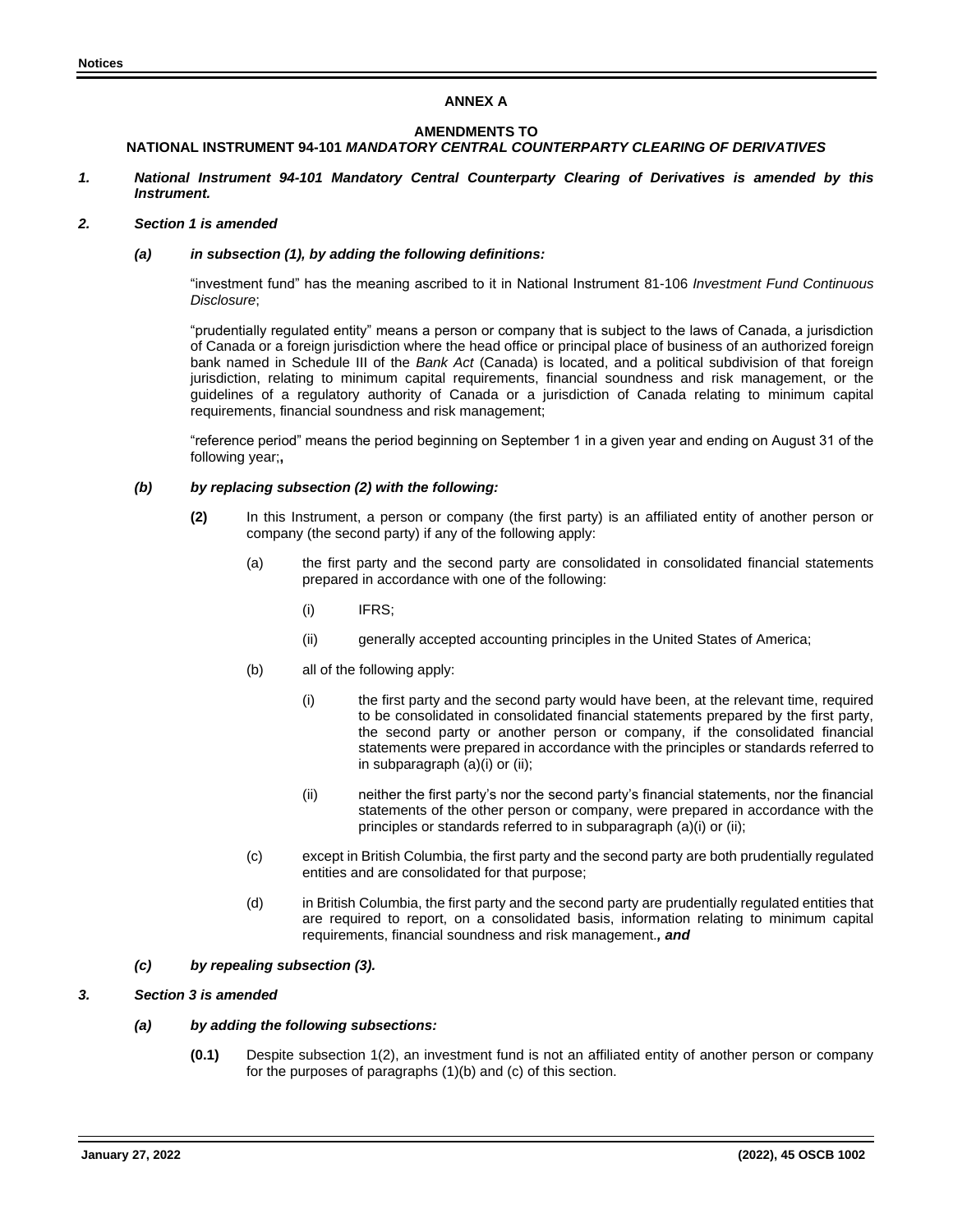- **(0.2)** Despite subsection 1(2), a person or company is not an affiliated entity of another person or company for the purposes of paragraphs  $(1)(b)$  and  $(c)$  of this section if the following apply:
	- (a) the person or company has, as its primary purpose, one of the following:
		- (i) financing a specific pool or pools of assets;
		- (ii) providing investors with exposure to a specific set of risks;
		- (iii) acquiring or investing in real estate or other physical assets;
	- (b) all the indebtedness incurred by the person or company whose primary purpose is one set out in subparagraph (a)(i) or (ii), including obligations owing to its counterparty to a derivative, are secured solely by the assets of that person or company.**,**

### *(b) by replacing subparagraph (1)(b)(ii) with the following:*

(ii) had, for the months of March, April and May preceding the reference period in which the transaction was executed, an average month-end gross notional amount under all outstanding derivatives exceeding \$1 000 000 000 excluding derivatives referred to in paragraph 7(1)(a);**,**

### *(c) by replacing paragraph (1)(c) with the following:*

- (c) the counterparty
	- (i) is a local counterparty in any jurisdiction of Canada,
	- (ii) had, during the previous 12-month period, a month-end gross notional amount under all outstanding derivatives, combined with each affiliated entity that is a local counterparty in any jurisdiction of Canada, exceeding \$500 000 000 000 excluding derivatives referred to in paragraph 7(1)(a), and
	- (iii) had, for the months of March, April and May preceding the reference period in which the transaction was executed, an average month-end gross notional amount under all outstanding derivatives exceeding \$1 000 000 000 excluding derivatives referred to in paragraph 7(1)(a).*, and*
- *(d) in subsection (2), by deleting "*(1)(b) or*", "*(b)(ii) or (1)*" and "*, as applicable*".*
- *4. Section 6 is amended by replacing "*the following counterparties*" with "*a counterparty in respect of a mandatory clearable derivative if any counterparty to the mandatory clearable derivative is any of the following**".**
- *5. Section 7 is amended*
	- *(a) in subsection (1), by deleting "*the application of*",*
	- *(b) in paragraph (1)(a), by deleting "*if each of the counterparty and the affiliated entity are consolidated as part of the same audited consolidated financial statements prepared in accordance with "accounting principles" as defined in National Instrument 52-107 *Acceptable Accounting Principles and Auditing Standards",*
	- *(c) by repealing paragraph (1)(b), and*
	- *(d) by repealing subsections (2) and (3).*
- *6. Section 8 is amended* 
	- *(a) by deleting "*the application of*",*
	- *(b) by replacing paragraph (d) with the following:*
		- (d) the multilateral portfolio compression exercise involved both counterparties to the mandatory clearable derivative;*, and*
	- *(c) in paragraph (e), by replacing "*is*" with "*was*".*
- *7. Part 4 is repealed.*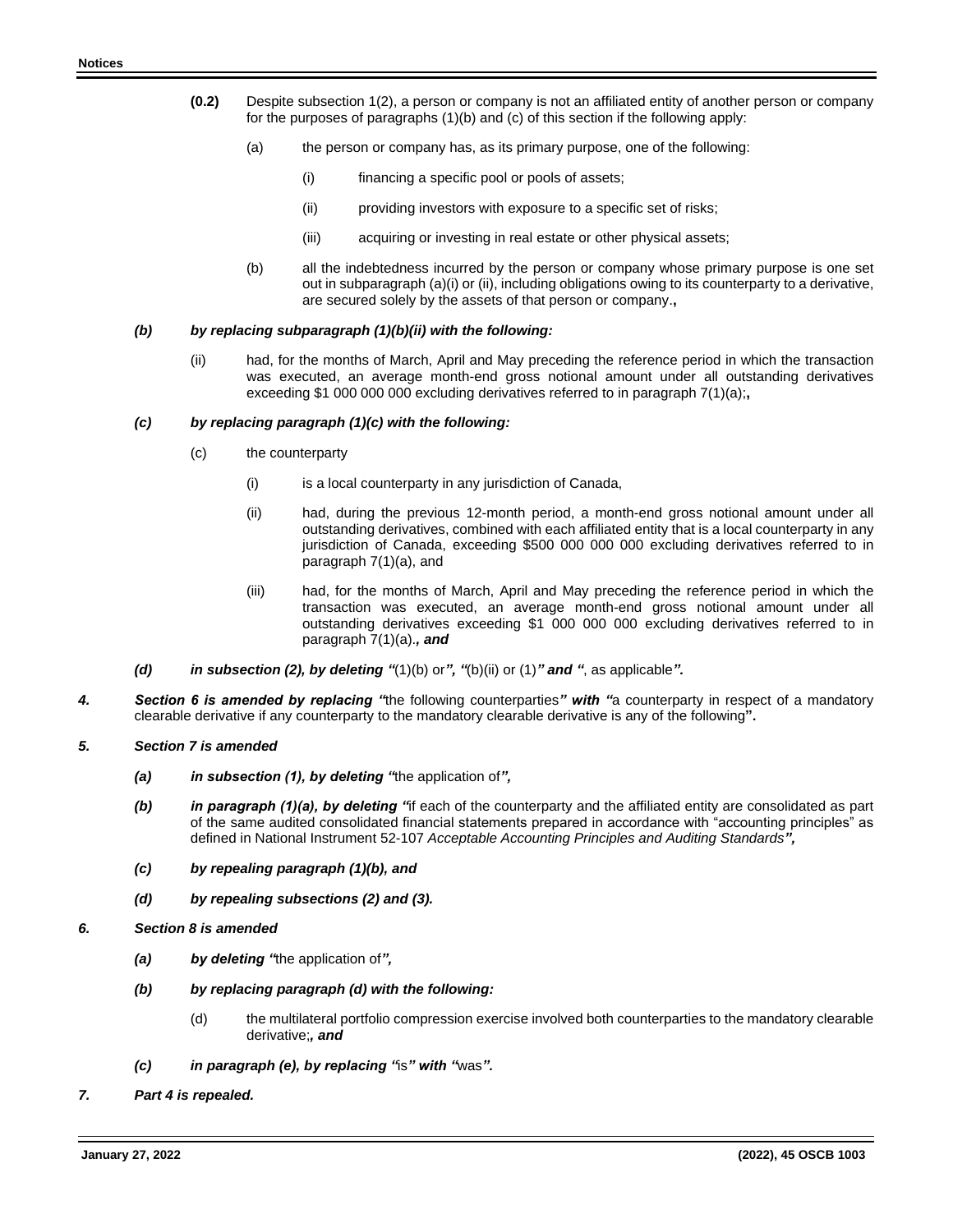# *8. Appendix A and Appendix B are replaced with the following:*

#### **APPENDIX A TO**

# **NATIONAL INSTRUMENT 94-101** *MANDATORY CENTRAL COUNTERPARTY CLEARING OF DERIVATIVES*

## **MANDATORY CLEARABLE DERIVATIVES (Subsection 1(1))**

## **Interest Rate Swaps**

| <b>Type</b>             | <b>Floating</b><br>index | <b>Settlement</b><br>currency | <b>Maturity</b>        | <b>Settlement</b><br>currency type | <b>Optionality</b> | <b>Notional</b><br>type |
|-------------------------|--------------------------|-------------------------------|------------------------|------------------------------------|--------------------|-------------------------|
| Fixed-to-<br>float      | <b>CDOR</b>              | CAD                           | 28 days to<br>30 years | Single<br>currency                 | <b>No</b>          | Constant<br>or variable |
| Fixed-to-<br>float      | <b>LIBOR</b>             | <b>USD</b>                    | 28 days to<br>50 years | Single<br>currency                 | <b>No</b>          | Constant<br>or variable |
| Fixed-to-<br>float      | <b>EURIBOR</b>           | <b>EUR</b>                    | 28 days to<br>50 years | Single<br>currency                 | <b>No</b>          | Constant<br>or variable |
| Fixed-to-<br>float      | <b>LIBOR</b>             | <b>GBP</b>                    | 28 days to<br>50 years | Single<br>currency                 | <b>No</b>          | Constant<br>or variable |
| Basis                   | <b>LIBOR</b>             | <b>USD</b>                    | 28 days to<br>50 years | Single<br>currency                 | <b>No</b>          | Constant<br>or variable |
| Basis                   | <b>EURIBOR</b>           | <b>EUR</b>                    | 28 days to<br>50 years | Single<br>currency                 | <b>No</b>          | Constant<br>or variable |
| <b>Basis</b>            | <b>LIBOR</b>             | <b>GBP</b>                    | 28 days to<br>50 years | Single<br>currency                 | <b>No</b>          | Constant<br>or variable |
| Overnight<br>index swap | <b>CORRA</b>             | CAD                           | 7 days to 2<br>vears   | Single<br>currency                 | <b>No</b>          | Constant                |
| Overnight<br>index swap | FedFunds                 | <b>USD</b>                    | 7 days to 3<br>vears   | Single<br>currency                 | <b>No</b>          | Constant                |
| Overnight<br>index swap | <b>EONIA</b>             | <b>EUR</b>                    | 7 days to 3<br>years   | Single<br>currency                 | <b>No</b>          | Constant                |
| Overnight<br>index swap | <b>SONIA</b>             | <b>GBP</b>                    | 7 days to 3<br>years   | Single<br>currency                 | <b>No</b>          | Constant                |

## **Forward Rate Agreements**

| <b>Type</b>               | <b>Floating</b><br>index | <b>Settlement</b><br>currency | <b>Maturity</b>      | <b>Settlement</b><br>currency type | <b>Optionality</b> | <b>Notional</b><br>type |
|---------------------------|--------------------------|-------------------------------|----------------------|------------------------------------|--------------------|-------------------------|
| Forward rate<br>agreement | <b>LIBOR</b>             | <b>USD</b>                    | 3 days to 3<br>vears | Single<br>currency                 | No                 | Constant                |
| Forward rate<br>agreement | <b>EURIBOR</b>           | <b>EUR</b>                    | 3 days to 3<br>vears | Single<br>currency                 | No                 | Constant                |
| Forward rate<br>agreement | <b>LIBOR</b>             | <b>GBP</b>                    | 3 days to 3<br>years | Single<br>currency                 | No                 | Constant                |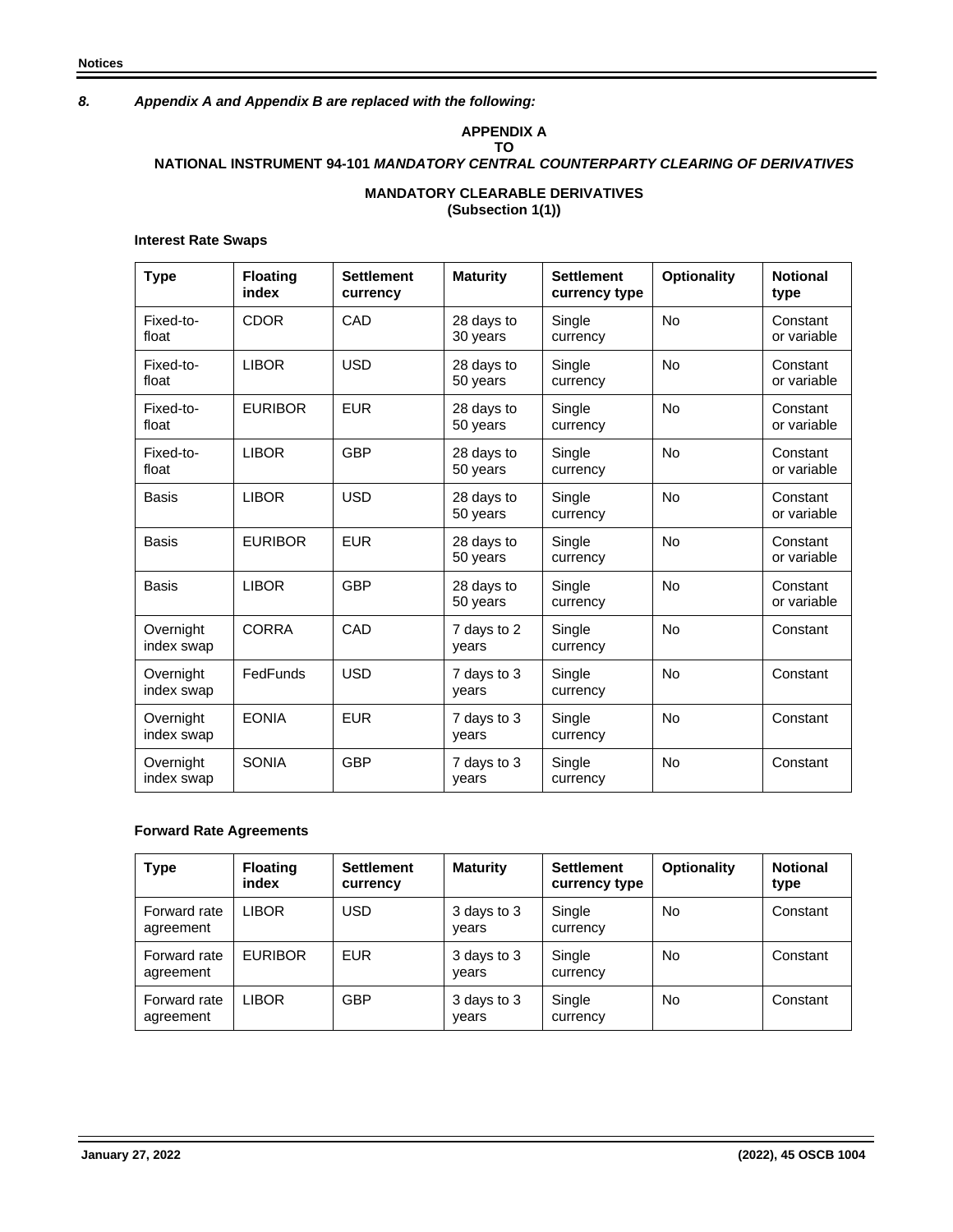# **APPENDIX B TO NATIONAL INSTRUMENT 94-101** *MANDATORY CENTRAL COUNTERPARTY CLEARING OF DERIVATIVES*

## **LAWS, REGULATIONS OR INSTRUMENTS OF FOREIGN JURISDICTIONS APPLICABLE FOR SUBSTITUTED COMPLIANCE (Subsection 3(5))**

| <b>Foreign jurisdiction</b> | Laws, regulations or instruments                                                                                                                                                                          |
|-----------------------------|-----------------------------------------------------------------------------------------------------------------------------------------------------------------------------------------------------------|
| European Union              | Regulation (EU) No 648/2012 of the European Parliament and of the Council of 4<br>July 2012 on OTC derivatives, central counterparties and trade repositories, as<br>amended by Regulation (EU) 2019/2099 |
| United Kingdom              | Financial Services and Markets Act 2000 (Over the Counter Derivatives, Central<br>Counterparties and Trade Repositories) Regulations 2013                                                                 |
|                             | The Over the Counter Derivatives, Central Counterparties and Trade Repositories<br>(Amendment, etc., and Transitional Provision) (EU Exit) Regulations 2020                                               |
|                             | The Over the Counter Derivatives, Central Counterparties and Trade Repositories<br>(Amendment etc., and Transitional Provision) (EU Exit) (No 2) Regulations 2019                                         |
|                             | The Over the Counter Derivatives, Central Counterparties and Trade Repositories<br>(Amendment, etc., and Transitional Provision) (EU Exit) Regulations 2019                                               |
|                             | The Central Counterparties (Amendment, etc., and Transitional Provision) (EU<br>Exit) Regulations 2018                                                                                                    |
|                             | The Technical Standards (European Market Infrastructure Regulation) (EU Exit)<br>(No 2) Instrument 2019                                                                                                   |
|                             | The Technical Standards (European Market Infrastructure Regulation) (EU Exit)<br>(No 3) Instrument 2019                                                                                                   |
| United States of America    | Clearing Requirement and Related Rules, 17 CFR Part 50                                                                                                                                                    |
|                             |                                                                                                                                                                                                           |

## *9. Form 94-101F1 Intragroup Exemption and Form 94-101F2 Derivatives Clearing Services are repealed.*

- **10. (1)** Section 8 of this Instrument comes into force on April 12, 2022 and the remaining sections come into force on September 1, 2022.
	- **(2)** In Saskatchewan, despite subsection (1), if this Instrument is filed with the Registrar of Regulations after:
		- (a) April 12, 2022, but before September 1, 2022, then Section 8 of this Instrument comes into force on the day on which it is filed with the Registrar of Regulations; or
		- (b) September 1, 2022, then this Instrument comes into force on the day on which it is filed with the Registrar of Regulations.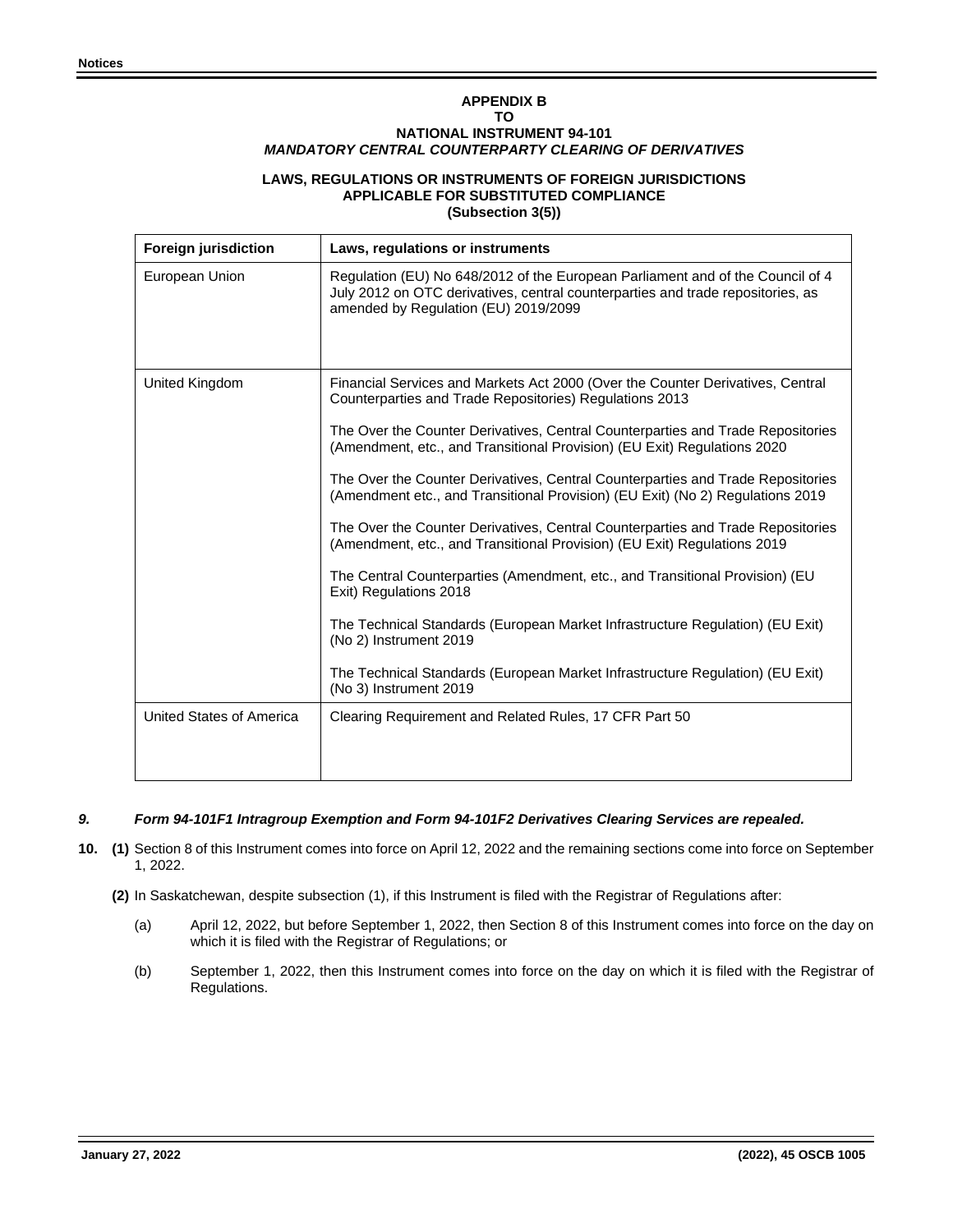## **ANNEX B**

This Annex sets out a blackline showing the amendments to National Instrument 94-101 *Mandatory Central Counterparty Clearing of Derivatives*, as set out in Annex A.

# **NATIONAL INSTRUMENT 94-101** *MANDATORY CENTRAL COUNTERPARTY CLEARING OF DERIVATIVES*

## **PART 1 DEFINITIONS AND INTERPRETATION**

## **Definitions and interpretation**

**1. (1)** In this Instrument

"investment fund" has the meaning ascribed to it in National Instrument 81-106 *Investment Fund Continuous Disclosure*;

"local counterparty" means a counterparty to a derivative if, at the time of execution of the transaction, either of the following applies:

- (a) the counterparty is a person or company, other than an individual, to which one or more of the following apply:
	- (i) the person or company is organized under the laws of the local jurisdiction;
	- (ii) the head office of the person or company is in the local jurisdiction;
	- (iii) the principal place of business of the person or company is in the local jurisdiction;
- (b) the counterparty is an affiliated entity of a person or company referred to in paragraph (a) and the person or company is liable for all or substantially all the liabilities of the counterparty;

"mandatory clearable derivative" means a derivative within a class of derivatives listed in Appendix A;

"participant" means a person or company that has entered into an agreement with a regulated clearing agency to access the services of the regulated clearing agency and is bound by the regulated clearing agency's rules and procedures;

"prudentially regulated entity" means a person or company that is subject to the laws of Canada, a jurisdiction of Canada or a foreign jurisdiction where the head office or principal place of business of an authorized foreign bank named in Schedule III of the *Bank Act* (Canada) is located, and a political subdivision of that foreign jurisdiction, relating to minimum capital requirements, financial soundness and risk management, or the guidelines of a regulatory authority of Canada or a jurisdiction of Canada relating to minimum capital requirements, financial soundness and risk management;

"reference period" means the period beginning on September 1 in a given year and ending on August 31 of the following year;

"regulated clearing agency" means,

- (a) in Alberta, New Brunswick, Newfoundland and Labrador, the Northwest Territories, Nova Scotia, Nunavut, Prince Edward Island, Saskatchewan and Yukon, a person or company recognized or exempted from recognition as a clearing agency or clearing house pursuant to the securities legislation of any jurisdiction of Canada,
- (b) in British Columbia, Manitoba and Ontario, a person or company recognized or exempted from recognition as a clearing agency in the local jurisdiction, and
- (c) in Québec, a person recognized or exempted from recognition as a clearing house;

"transaction" means any of the following:

- (a) entering into a derivative or making a material amendment to, assigning, selling or otherwise acquiring or disposing of a derivative;
- (b) the novation of a derivative, other than a novation with a clearing agency or clearing house.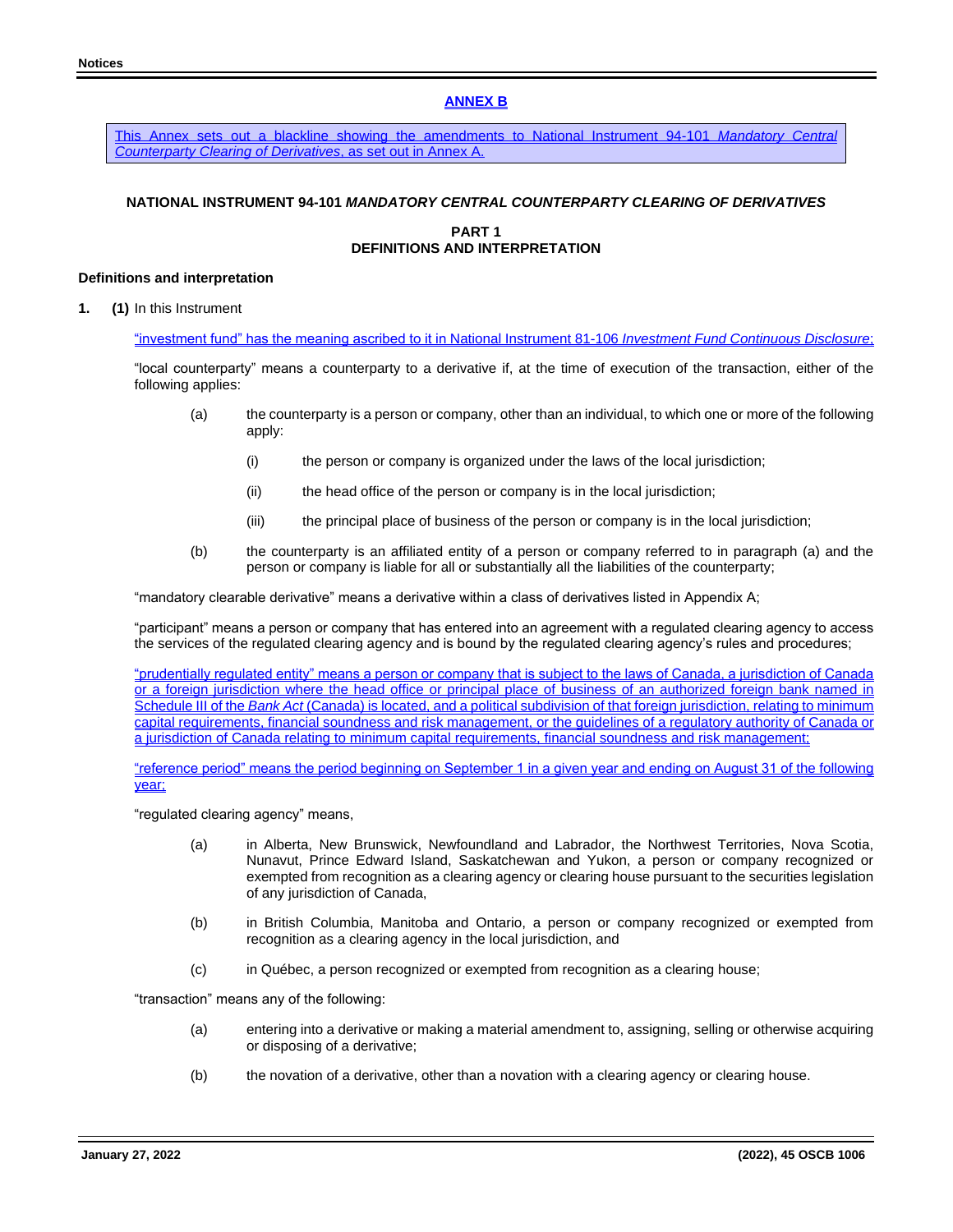- **(2)** In this Instrument, a person or company (the first party) is an affiliated entity of another person or company if one of them controls the other or each of them is controlled by the same person or company.
- (3) In this Instrument, a person or company (the first party) is considered to control another person or company (the second party) if any of the following apply:
	- (a) the first party and the second party are consolidated in consolidated financial statements prepared in accordance with one of the following:
		- $(i)$  IFRS;
		- (ii) generally accepted accounting principles in the United States of America;
	- $(b)$  all of the following apply:
		- (i) the first party beneficially owns or directly or indirectly exercises control or direction over securities second party carrying votes which, if exercised, would entitle the first party to elect a majority of directors of the second party unless the first party holds the voting securities only to secure an obligation;and the second party would have been, at the relevant time, required to be consolidated in consolidated financial statements prepared by the first party, the second party or another person or company, if the consolidated financial statements were prepared in accordance with the principles or standards referred to in subparagraph (a)(i) or (ii);
	- the second party is a partnership, other than a limited partnership, and the first party holds more than 50% of the interests of the partnership;
		- (ii) neither the first party's nor the second party's financial statements, nor the financial statements of the other person or company, were prepared in accordance with the principles or standards referred to in subparagraph (a)(i) or (ii);
	- (c) except in British Columbia, the second party is a trust and a trustee of the trust is the first party.first party and the second party are both prudentially regulated entities and are consolidated for that purpose;
	- (d) in British Columbia, the first party and the second party are prudentially regulated entities that are required to report, on a consolidated basis, information relating to minimum capital requirements, financial soundness and risk management.

## **(3) (***Repealed*).

**(4)** In this Instrument, in Alberta, British Columbia, New Brunswick, Newfoundland and Labrador, the Northwest Territories, Nova Scotia, Nunavut, Prince Edward Island, Saskatchewan and Yukon, "derivative" means a "specified derivative" as defined in Multilateral Instrument 91-101 *Derivatives: Product Determination*.

#### **Application**

- **2.** This Instrument applies to,
	- (a) in Manitoba,
		- (i) a derivative other than a contract or instrument that, for any purpose, is prescribed by any of sections 2, 4 and 5 of Manitoba Securities Commission Rule 91-506 *Derivatives: Product Determination* not to be a derivative, and
		- (ii) a derivative that is otherwise a security and that, for any purpose, is prescribed by section 3 of Manitoba Securities Commission Rule 91-506 *Derivatives: Product Determination* not to be a security,
	- (b) in Ontario,
		- (i) a derivative other than a contract or instrument that, for any purpose, is prescribed by any of sections 2, 4 and 5 of Ontario Securities Commission Rule 91-506 *Derivatives: Product Determination* not to be a derivative, and
		- (ii) a derivative that is otherwise a security and that, for any purpose, is prescribed by section 3 of Ontario Securities Commission Rule 91-506 *Derivatives: Product Determination* not to be a security, and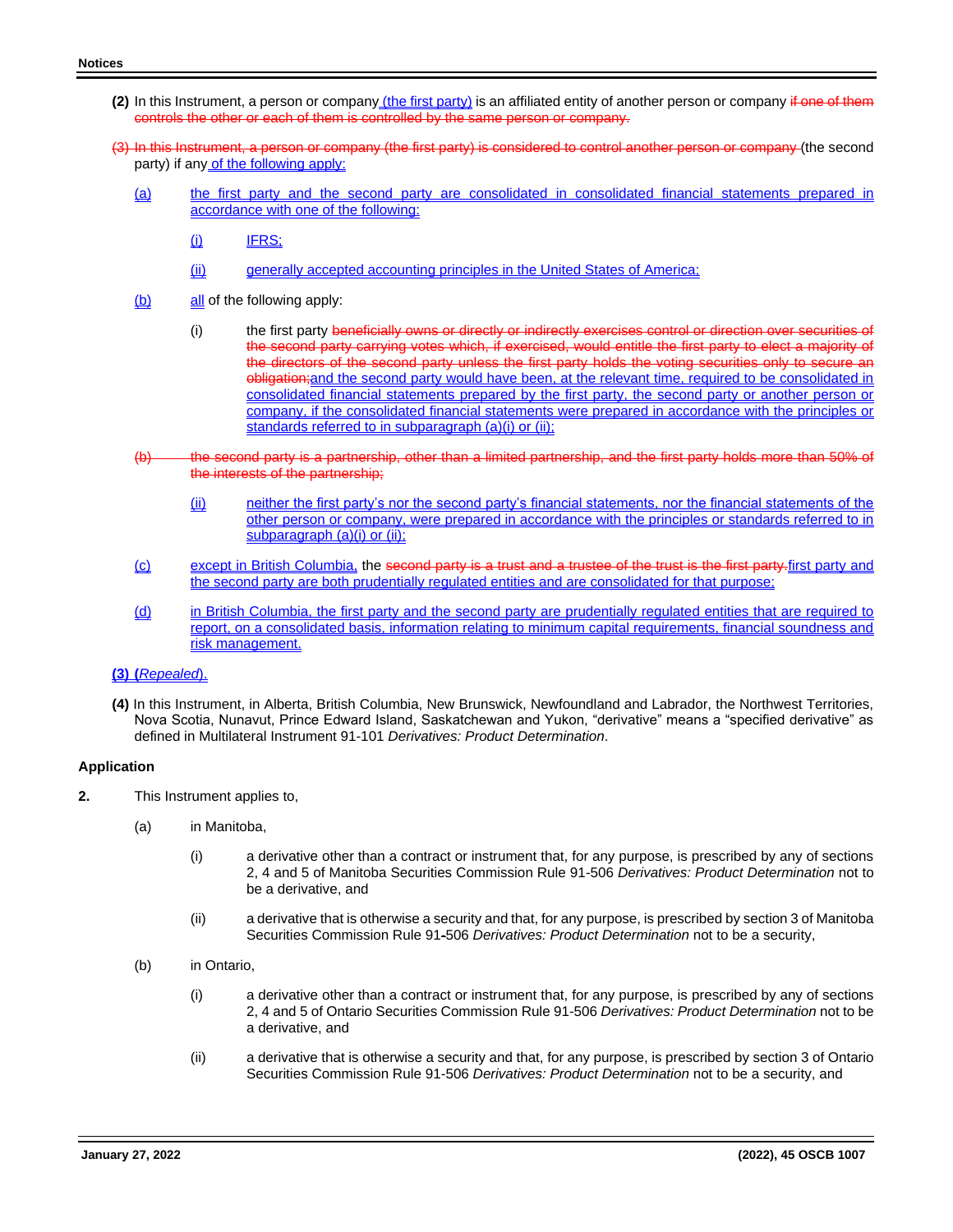(c) in Québec, a derivative specified in section 1.2 of Regulation 91-506 respecting derivatives determination, other than a contract or instrument specified in section 2 of that regulation.

*In each other local jurisdiction, this Instrument applies to a derivative as defined in subsection 1(4) of this Instrument. This text box does not form part of this Instrument and has no official status.* 

## **PART 2 MANDATORY CENTRAL COUNTERPARTY CLEARING**

## **Duty to submit for clearing**

- **3. (0.1)** Despite subsection 1(2), an investment fund is not an affiliated entity of another person or company for the purposes of paragraphs (1)(b) and (c) of this section.
	- **(0.2)** Despite subsection 1(2), a person or company is not an affiliated entity of another person or company for the purposes of paragraphs (1)(b) and (c) of this section if the following apply:
		- (a) the person or company has, as its primary purpose, one of the following:
			- (i) financing a specific pool or pools of assets;
			- (ii) providing investors with exposure to a specific set of risks;
			- (iii) acquiring or investing in real estate or other physical assets;
		- (b) all the indebtedness incurred by the person or company whose primary purpose is one set out in subparagraph (a)(i) or (ii), including obligations owing to its counterparty to a derivative, are secured solely by the assets of that person or company.
		- **(1)** A local counterparty to a transaction in a mandatory clearable derivative must submit, or cause to be submitted, the mandatory clearable derivative for clearing to a regulated clearing agency that offers clearing services in respect of the mandatory clearable derivative, if one or more of the following applies to each counterparty:
			- (a) the counterparty
				- (i) is a participant of a regulated clearing agency that offers clearing services in respect of the mandatory clearable derivative, and
				- (ii) subscribes to clearing services for the class of derivatives to which the mandatory clearable derivative belongs;
			- (b) the counterparty
				- (i) is an affiliated entity of a participant referred to in paragraph (a), and
				- (ii) has had, at any time after the date on which this Instrument comes into force, afor the months of March, April and May preceding the reference period in which the transaction was executed, an average month-end gross notional amount under all outstanding derivatives exceeding \$1 000 000 000 excluding derivatives to which referred to in paragraph 7(1)(a) applies;
			- (c) the counterparty
				- (i) is a local counterparty in any jurisdiction of Canada, other than a counterparty to which paragraph  $(b)$ applies, and
				- (ii) has had, at any time after the date on which this Instrument comes into forcehad, during the previous 12-month period, a month-end gross notional amount under all outstanding derivatives, combined with each affiliated entity that is a local counterparty in any jurisdiction of Canada, exceeding \$500 000 000 000 excluding derivatives to which referred to in paragraph  $7(1)(a)$  applies, and
				- (iii) had, for the months of March, April and May preceding the reference period in which the transaction was executed, an average month-end gross notional amount under all outstanding derivatives exceeding \$1 000 000 000 excluding derivatives referred to in paragraph 7(1)(a).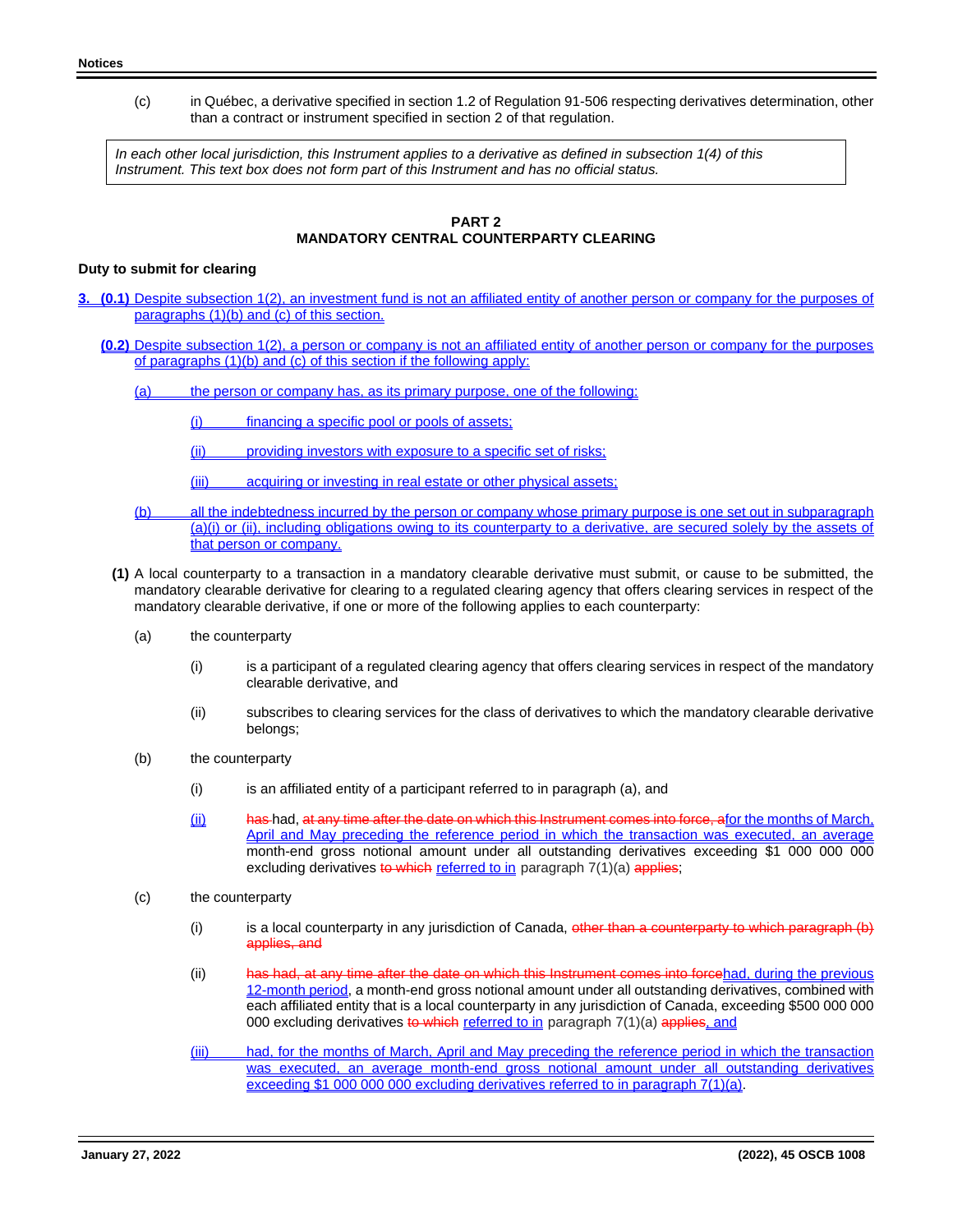- **(2)** Unless paragraph (1)(a) applies, a local counterparty to which paragraph (1)(b) or (1)(c) applies is not required to submit a mandatory clearable derivative for clearing to a regulated clearing agency if the transaction in the mandatory clearable derivative was executed before the 90<sup>th</sup> day after the end of the month in which the month-end gross notional amount first exceeded the amount specified in subparagraph  $(1)(b)(ii)$  or  $(1)(c)(iii)$ , as applicable.
- **(3)** Unless subsection (2) applies, a local counterparty to which subsection (1) applies must submit a mandatory clearable derivative for clearing no later than
	- (a) the end of the day of execution if the transaction is executed during the business hours of the regulated clearing agency, or
	- (b) the end of the next business day if the transaction is executed after the business hours of the regulated clearing agency.
- **(4)** A local counterparty to which subsection (1) applies must submit the mandatory clearable derivative for clearing in accordance with the rules of the regulated clearing agency, as amended from time to time.
- **(5)** A counterparty that is a local counterparty solely pursuant to paragraph (b) of the definition of "local counterparty" in section 1 is exempt from this section if the mandatory clearable derivative is submitted for clearing in accordance with the law of a foreign jurisdiction to which the counterparty is subject, set out in Appendix B.

#### **Notice of rejection**

**4.** If a regulated clearing agency rejects a mandatory clearable derivative submitted for clearing, the regulated clearing agency must immediately notify each local counterparty to the mandatory clearable derivative.

#### **Public disclosure of clearable and mandatory clearable derivatives**

- **5.** A regulated clearing agency must do all of the following:
	- (a) publish a list of each derivative or class of derivatives for which the regulated clearing agency offers clearing services and state whether each derivative or class of derivatives is a mandatory clearable derivative;
	- (b) make the list accessible to the public at no cost on its website.

## **PART 3 EXEMPTIONS FROM MANDATORY CENTRAL COUNTERPARTY CLEARING**

#### **Non-application**

- **6.** This Instrument does not apply to a counterparty in respect of a mandatory clearable derivative if any counterparty to the mandatory clearable derivative is any of the followingthe following counterparties:
	- (a) the government of Canada, the government of a jurisdiction of Canada or the government of a foreign jurisdiction;
	- (b) a crown corporation for which the government of the jurisdiction where the crown corporation was constituted is liable for all or substantially all the liabilities;
	- (c) a person or company wholly owned by one or more governments referred to in paragraph (a) if the government or governments are liable for all or substantially all the liabilities of the person or company;
	- (d) the Bank of Canada or a central bank of a foreign jurisdiction;
	- (e) the Bank for International Settlements;
	- (f) the International Monetary Fund.

#### **Intragroup exemption**

- **7.** (1) A local counterparty is exempt from the application of section 3, with respect to a mandatory clearable derivative, if all of the following apply:
	- (a) the mandatory clearable derivative is between a counterparty and an affiliated entity of the counterparty  $\ddot{\textbf{u}}$  each of the counterparty and the affiliated entity are consolidated as part of the same audited consolidated financial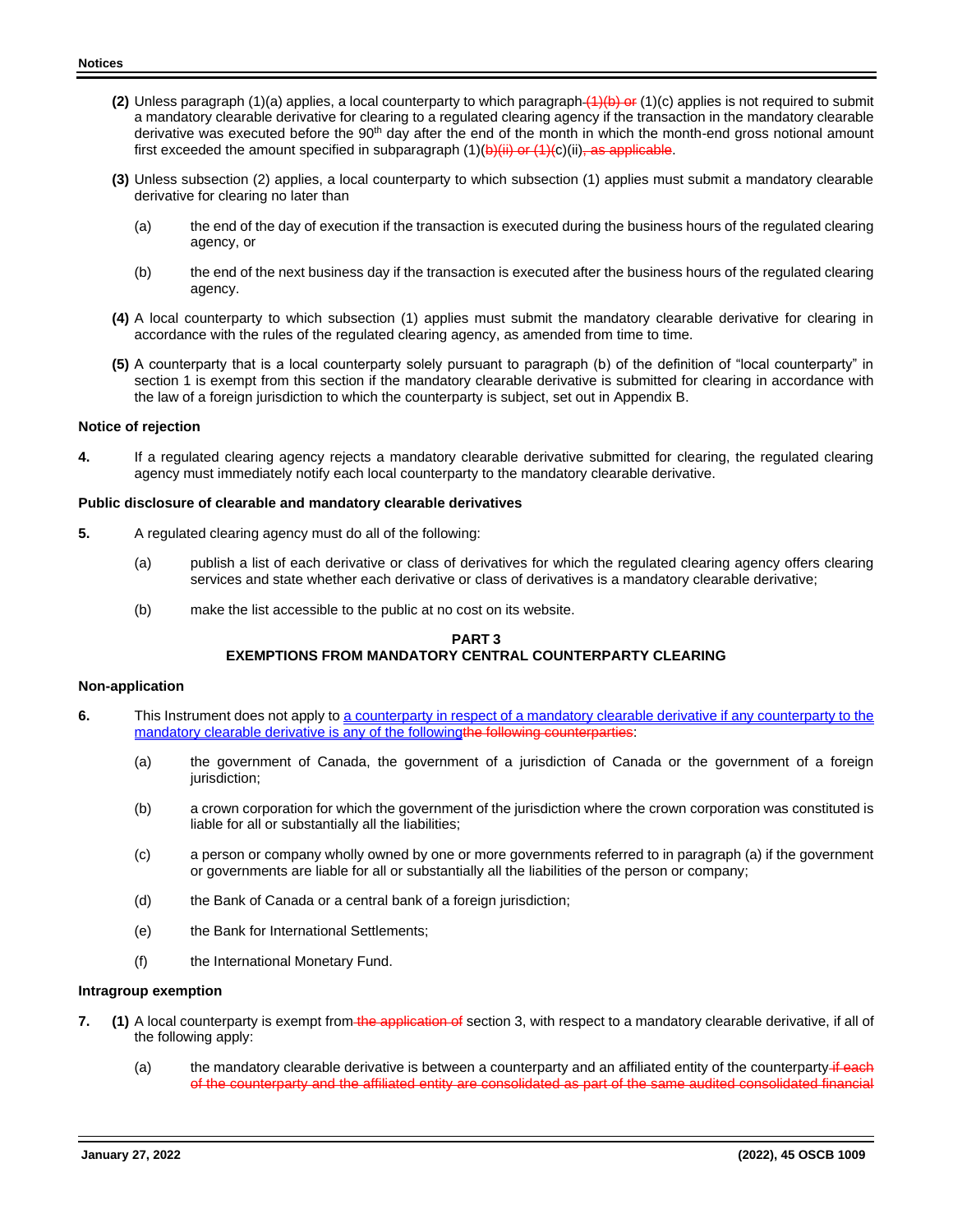statements prepared in accordance with "accounting principles" as defined in National Instrument 52-107 *Acceptable Accounting Principles and Auditing Standards*;

- (b) (*Repealed*) both counterparties to the mandatory clearable derivative agree to rely on this exemption;
- (c) the mandatory clearable derivative is subject to a centralized risk management program reasonably designed to assist in monitoring and managing the risks associated with the derivative between the counterparties through evaluation, measurement and control procedures;
- (d) there is a written agreement between the counterparties setting out the terms of the mandatory clearable derivative between the counterparties.
- $(2)$  No later than the 30<sup>th</sup> day after a local counterparty first relies on subsection  $(1)$  in respect of a mandatory clearable derivative with a counterparty, the local counterparty must deliver electronically to the regulator or securities regulatory authority a completed Form 94-101F1 *Intragroup Exemption*.
- (3) No later than the 10<sup>th</sup> day after a local counterparty becomes aware that the information in a previously delivered Form 94-101F1 *Intragroup Exemption* is no longer accurate, the local counterparty must deliver or cause to be delivered electronically to the regulator or securities regulatory authority an amended Form 94-101F1 *Intragroup Exemption*.

**(2)** (*Repealed*).

**(3)** (*Repealed*).

#### **Multilateral portfolio compression exemption**

- **8.** A local counterparty is exempt from the application of section 3, with respect to a mandatory clearable derivative resulting from a multilateral portfolio compression exercise, if all of the following apply:
	- (a) the mandatory clearable derivative is entered into as a result of more than 2 counterparties changing or terminating and replacing existing derivatives;
	- (b) the existing derivatives do not include a mandatory clearable derivative entered into after the effective date on which the class of derivatives became a mandatory clearable derivative;
	- (c) the existing derivatives were not cleared by a clearing agency or clearing house;
	- (d) the multilateral portfolio compression exercise involved both counterparties to the mandatory clearable derivative is entered into by the same counterparties as the existing derivatives;
	- (e) the multilateral portfolio compression exercise is was conducted by an independent third-party.

#### **Recordkeeping**

- **9. (1)** A local counterparty to a mandatory clearable derivative that relied on section 7 or 8 with respect to a mandatory clearable derivative must keep records demonstrating that the conditions referred to in those sections, as applicable, were satisfied.
	- **(2)** The records required to be maintained under subsection (1) must be kept in a safe location and in a durable form for a period of
		- (a) except in Manitoba, 7 years following the date on which the mandatory clearable derivative expires or is terminated, and
		- (b) in Manitoba, 8 years following the date on which the mandatory clearable derivative expires or is terminated.

## **PART 4 MANDATORY CLEARABLE DERIVATIVES**

#### **Submission of information on derivatives clearing services provided by a regulated clearing agency**

**10.** No later than the 10<sup>th</sup> day after a regulated clearing agency first offers clearing services for a derivative or class of derivatives,<br>the regulated clearing agency must deliver electronically to the regulator or se the regulated clearing agency must deliver electronically to the regulator or securities regulatory authority a 101F2 *Derivatives Clearing Services*, identifying the derivative or class of derivatives.

(*Repealed*)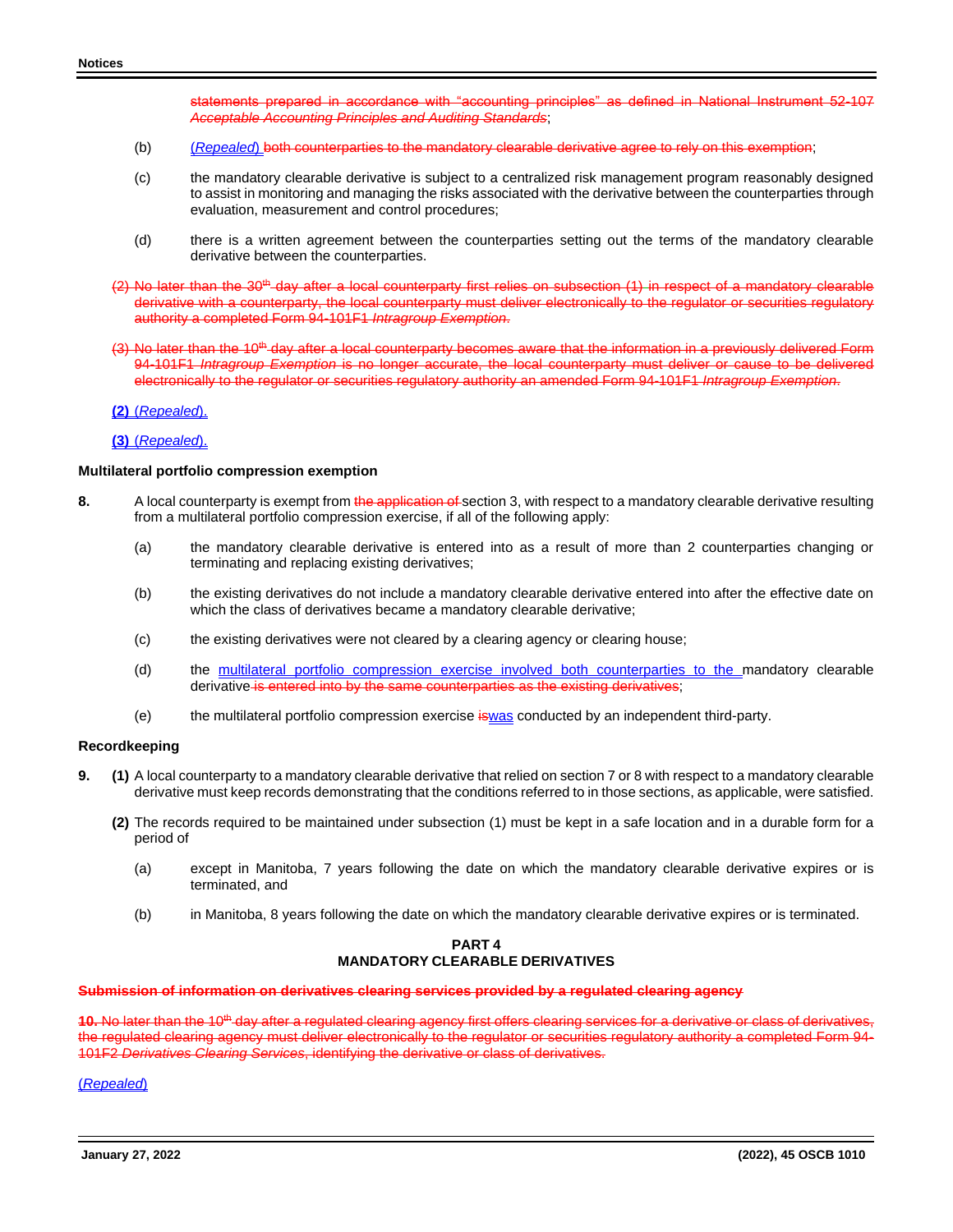## **PART 5 EXEMPTION**

## **Exemption**

- **11. (1)** The regulator or the securities regulatory authority may grant an exemption to this Instrument, in whole or in part, subject to such conditions or restrictions as may be imposed in the exemption.
	- **(2)** Despite subsection (1), in Ontario, only the regulator may grant an exemption.
	- **(3)** Except in Alberta and Ontario, an exemption referred to in subsection (1) is granted under the statute referred to in Appendix B of National Instrument 14-101 *Definitions* opposite the name of the local jurisdiction.

## **PART 6 TRANSITION AND EFFECTIVE DATE**

## **Transition – regulated clearing agency filing requirement**

**12.** No later than May 4, 2017, a regulated clearing agency must deliver electronically to the regulator or securities regulatory authority a completed Form 94-101F2 *Derivatives Clearing Services*, identifying all derivatives or classes of derivatives for which it offers clearing services on April 4, 2017.

## **Transition – certain counterparties' submission for clearing**

**13.** A counterparty specified in paragraphs 3(1)(b) or (c) to which paragraph (3)(1)(a) does not apply is not required to submit a mandatory clearable derivative for clearing to a regulated clearing agency until October 4, 2017.

## **Effective date**

- **14. (1)** This Instrument comes into force on April 4, 2017.
	- **(2)** In Saskatchewan, despite subsection (1), if these regulations are filed with the Registrar of Regulations after April 4, 2017, these regulations come into force on the day on which they are filed with the Registrar of Regulations.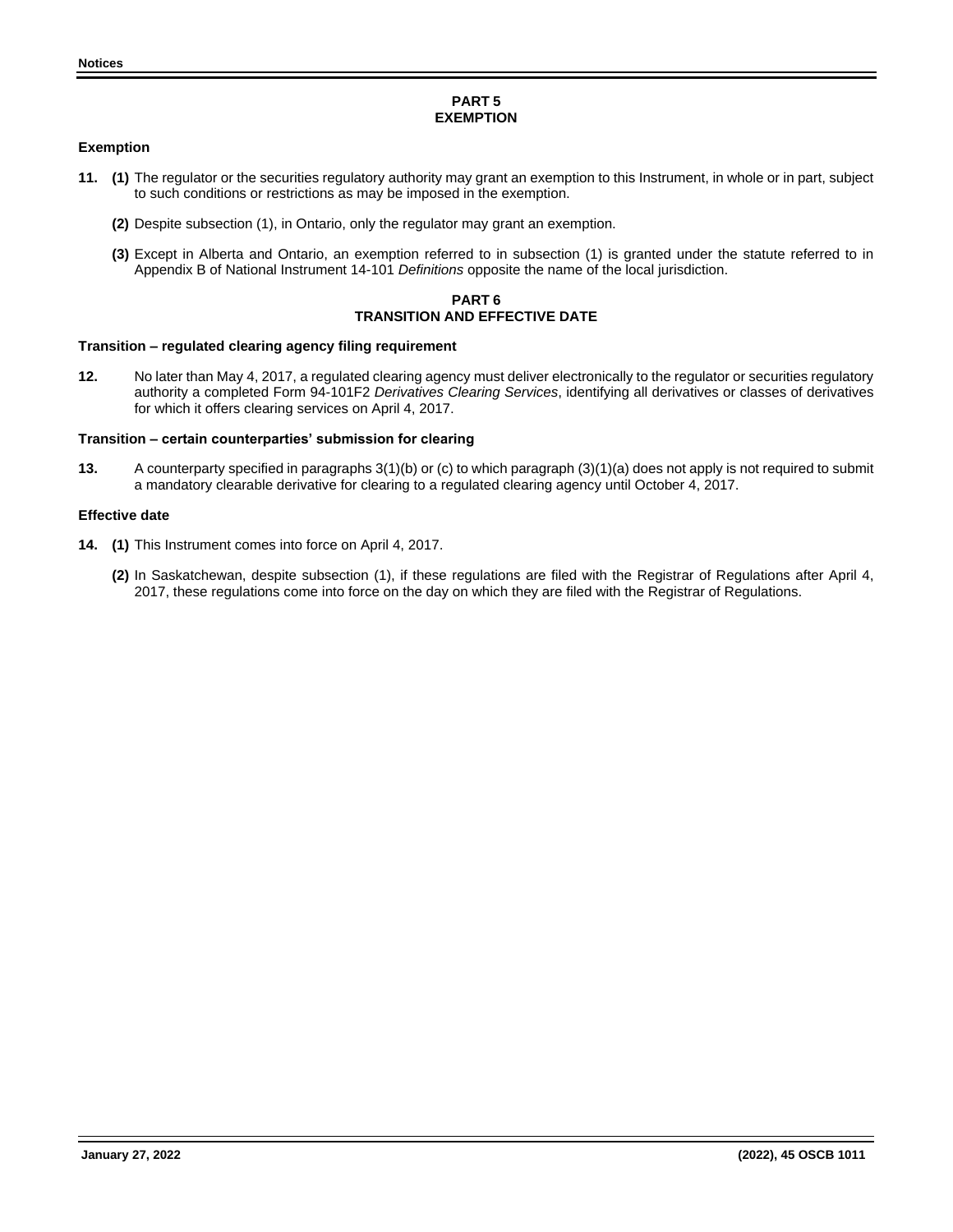# **APPENDIX A TO NATIONAL INSTRUMENT 94-101** *MANDATORY CENTRAL COUNTERPARTY CLEARING OF DERIVATIVES* **MANDATORY CLEARABLE DERIVATIVES**

**(Subsection 1(1))**

## **Interest Rate Swaps**

| <b>Type</b>             | <b>Floating</b><br>index | <b>Settlement</b><br>currency | <b>Maturity</b>        | <b>Settlement</b><br>currency type | <b>Optionality</b> | <b>Notional</b><br>type |
|-------------------------|--------------------------|-------------------------------|------------------------|------------------------------------|--------------------|-------------------------|
| Fixed-to-float          | <b>CDOR</b>              | CAD                           | 28 days to 30<br>vears | Single currency                    | <b>No</b>          | Constant or<br>variable |
| Fixed-to-float          | <b>LIBOR</b>             | <b>USD</b>                    | 28 days to 50<br>years | Single currency                    | <b>No</b>          | Constant or<br>variable |
| Fixed-to-float          | <b>EURIBOR</b>           | <b>EUR</b>                    | 28 days to 50<br>years | Single currency                    | <b>No</b>          | Constant or<br>variable |
| Fixed-to-float          | <b>LIBOR</b>             | <b>GBP</b>                    | 28 days to 50<br>vears | Single currency                    | <b>No</b>          | Constant or<br>variable |
| <b>Basis</b>            | <b>LIBOR</b>             | <b>USD</b>                    | 28 days to 50<br>vears | Single currency                    | No                 | Constant or<br>variable |
| Basis                   | <b>EURIBOR</b>           | <b>EUR</b>                    | 28 days to 50<br>years | Single currency                    | <b>No</b>          | Constant or<br>variable |
| Basis                   | <b>LIBOR</b>             | <b>GBP</b>                    | 28 days to 50<br>vears | Single currency                    | <b>No</b>          | Constant or<br>variable |
| Overnight<br>index swap | <b>CORRA</b>             | CAD                           | 7 days to 2<br>vears   | Single currency                    | <b>No</b>          | Constant of<br>variable |
| Overnight<br>index swap | FedFunds                 | <b>USD</b>                    | 7 days to 3<br>vears   | Single currency                    | <b>No</b>          | Constant of<br>variable |
| Overnight<br>index swap | <b>EONIA</b>             | <b>EUR</b>                    | 7 days to 3<br>vears   | Single currency                    | <b>No</b>          | Constant of<br>variable |
| Overnight<br>index swap | <b>SONIA</b>             | <b>GBP</b>                    | 7 days to 3<br>years   | Single currency                    | <b>No</b>          | Constant of<br>variable |

## **Forward Rate Agreements**

| <b>Type</b>               | <b>Floating</b><br>index | <b>Settlement</b><br>currency | <b>Maturity</b>      | <b>Settlement</b><br>currency type | <b>Optionality</b> | <b>Notional</b><br>type            |
|---------------------------|--------------------------|-------------------------------|----------------------|------------------------------------|--------------------|------------------------------------|
| Forward rate<br>agreement | LIBOR                    | USD                           | 3 days to 3<br>years | Single currency                    | No                 | Constant <del>or</del><br>variable |
| Forward rate<br>agreement | <b>EURIBOR</b>           | <b>EUR</b>                    | 3 days to 3<br>years | Single currency                    | No                 | Constant-er<br>variable            |
| Forward rate<br>agreement | LIBOR                    | <b>GBP</b>                    | 3 days to 3<br>years | Single currency                    | No                 | Constant or<br>variable            |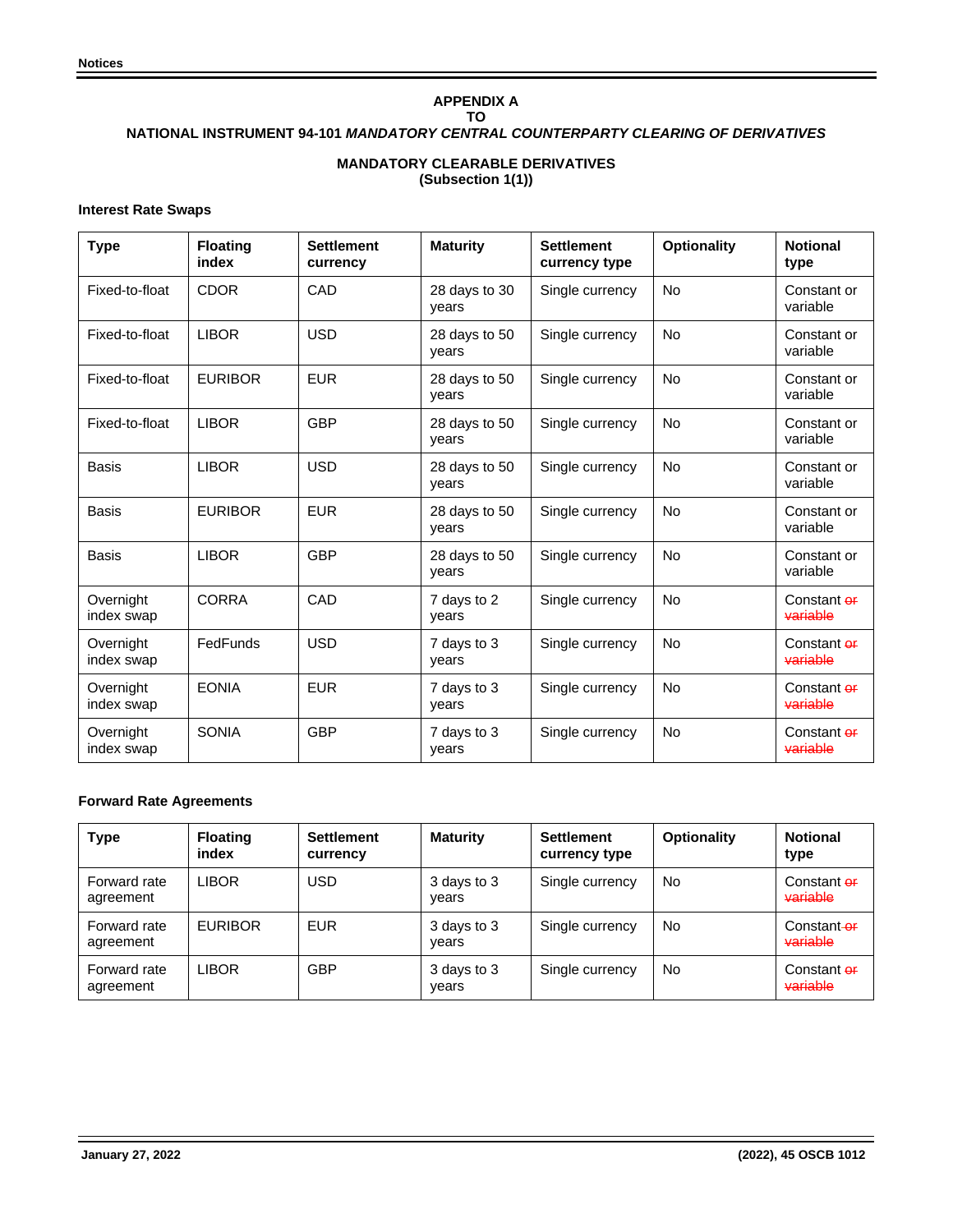## **APPENDIX B TO**

## **NATIONAL INSTRUMENT 94-101** *MANDATORY CENTRAL COUNTERPARTY CLEARING OF DERIVATIVES*

## **LAWS, REGULATIONS OR INSTRUMENTS OF FOREIGN JURISDICTIONS APPLICABLE FOR SUBSTITUTED COMPLIANCE (Subsection 3(5))**

| <b>Foreign jurisdiction</b>     | Laws, regulations or instruments                                                                                                                                                                          |
|---------------------------------|-----------------------------------------------------------------------------------------------------------------------------------------------------------------------------------------------------------|
| European Union                  | Regulation (EU) No 648/2012 of the European Parliament and of the Council of 4 July 2012<br>on OTC derivatives, central counterparties and trade repositories, as amended by<br>Regulation (EU) 2019/2099 |
| <b>United Kingdom</b>           | Financial Services and Markets Act 2000 (Over the Counter Derivatives, Central<br><b>Counterparties and Trade Repositories) Regulations 2013</b>                                                          |
|                                 | The Over the Counter Derivatives, Central Counterparties and Trade Repositories<br>(Amendment, etc., and Transitional Provision) (EU Exit) Regulations 2020                                               |
|                                 | The Over the Counter Derivatives, Central Counterparties and Trade Repositories<br>(Amendment etc., and Transitional Provision) (EU Exit) (No 2) Regulations 2019                                         |
|                                 | The Over the Counter Derivatives, Central Counterparties and Trade Repositories<br>(Amendment, etc., and Transitional Provision) (EU Exit) Regulations 2019                                               |
|                                 | <u>The Central Counterparties (Amendment, etc., and Transitional Provision) (EU Exit)</u><br><b>Regulations 2018</b>                                                                                      |
|                                 | <u>The Technical Standards (European Market Infrastructure Regulation) (EU Exit) (No 2)</u><br>Instrument 2019                                                                                            |
|                                 | <u>The Technical Standards (European Market Infrastructure Regulation) (EU Exit) (No 3)</u><br>Instrument 2019                                                                                            |
| <b>United States of America</b> | Clearing Requirement and Related Rules, 17 <del>C.F.R. pt.CFR Part</del> 50                                                                                                                               |
|                                 |                                                                                                                                                                                                           |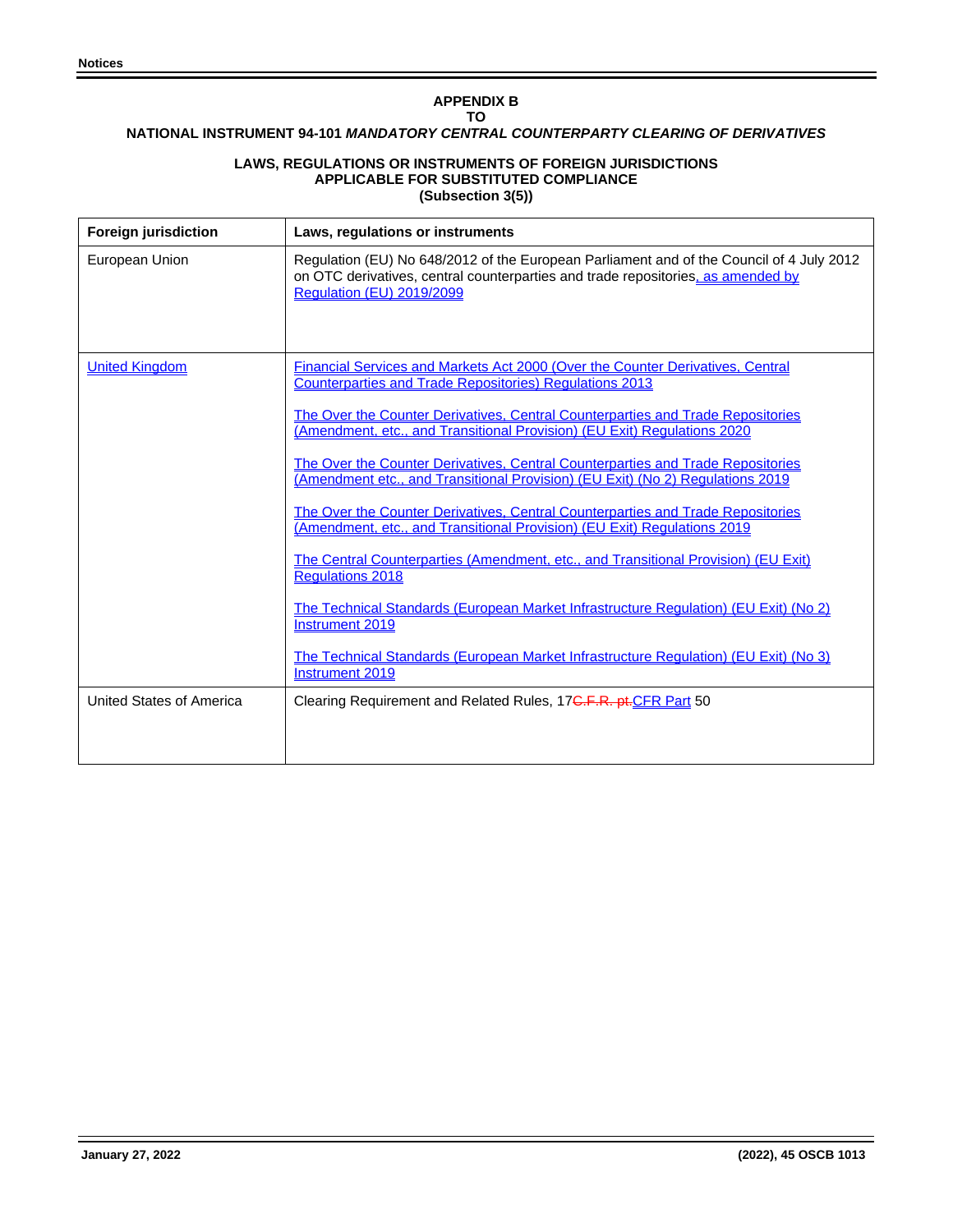# **FORM 94-101F1** *INTRAGROUP EXEMPTION*

| <b>Type of Filing:</b> |                                         |                           | $\Box$ initial                                             | <b>AMENDMENT</b>                                                                         |                                                                                                                                                                                                       |  |
|------------------------|-----------------------------------------|---------------------------|------------------------------------------------------------|------------------------------------------------------------------------------------------|-------------------------------------------------------------------------------------------------------------------------------------------------------------------------------------------------------|--|
|                        |                                         |                           | Section 1 - Information on the entity delivering this Form |                                                                                          |                                                                                                                                                                                                       |  |
|                        |                                         |                           |                                                            | Provide the following information with respect to the entity delivering this Form:       |                                                                                                                                                                                                       |  |
|                        | Full legal name:                        |                           | Name under which it conducts business, if different:       |                                                                                          |                                                                                                                                                                                                       |  |
|                        |                                         |                           |                                                            |                                                                                          |                                                                                                                                                                                                       |  |
|                        | <b>Head office</b><br>Address:          |                           |                                                            |                                                                                          |                                                                                                                                                                                                       |  |
|                        | Telephone:                              |                           | Mailing address (if different):                            |                                                                                          |                                                                                                                                                                                                       |  |
|                        | Website:                                |                           |                                                            |                                                                                          |                                                                                                                                                                                                       |  |
|                        |                                         | Contact employee          |                                                            |                                                                                          |                                                                                                                                                                                                       |  |
|                        | Name and title:<br>Telephone:<br>Email: |                           |                                                            |                                                                                          |                                                                                                                                                                                                       |  |
|                        |                                         |                           |                                                            |                                                                                          |                                                                                                                                                                                                       |  |
|                        | Other offices<br><del>Address:</del>    |                           |                                                            |                                                                                          |                                                                                                                                                                                                       |  |
|                        | Telephone:<br>Email:                    |                           |                                                            |                                                                                          |                                                                                                                                                                                                       |  |
|                        |                                         |                           |                                                            |                                                                                          |                                                                                                                                                                                                       |  |
|                        | Firm name:                              |                           | Canadian counsel (if applicable)                           |                                                                                          |                                                                                                                                                                                                       |  |
|                        | <del>Contact name:</del><br>Telephone:  |                           |                                                            |                                                                                          |                                                                                                                                                                                                       |  |
|                        | Email:                                  |                           |                                                            |                                                                                          | In addition to providing the information required in item 1, if this Form is delivered for the purpose of reporting a name                                                                            |  |
|                        |                                         |                           |                                                            | change on behalf of the entity referred to in item 1, provide the following information: |                                                                                                                                                                                                       |  |
|                        |                                         | Previous full legal name: | Previous name under which the entity conducted business:   |                                                                                          |                                                                                                                                                                                                       |  |
| belongs                |                                         |                           |                                                            |                                                                                          | Section 2 - Combined notification on behalf of counterparties within the group to which the entity delivering this Form                                                                               |  |
| 4.                     | below:                                  |                           |                                                            |                                                                                          | For the mandatory clearable derivatives to which this Form relates, provide all of the following information in the table                                                                             |  |
|                        | $\left( a\right)$                       |                           |                                                            |                                                                                          | the legal entity identifier of each counterparty in the same manner as required under the following instruments:                                                                                      |  |
|                        |                                         | $\leftrightarrow$         |                                                            | 101 Trade Repositories and Derivatives Data Reporting,                                   | in Alberta, British Columbia, New Brunswick, Newfoundland and Labrador, the Northwest Territories,<br>Nova Scotia, Nunavut, Prince Edward Island, Saskatchewan and Yukon, Multilateral Instrument 96- |  |
|                        |                                         | $\overline{(+)}$          | <b>Reporting,</b>                                          |                                                                                          | in Manitoba, Manitoba Securities Commission Rule 91-507 Trade Repositories and Derivatives Data                                                                                                       |  |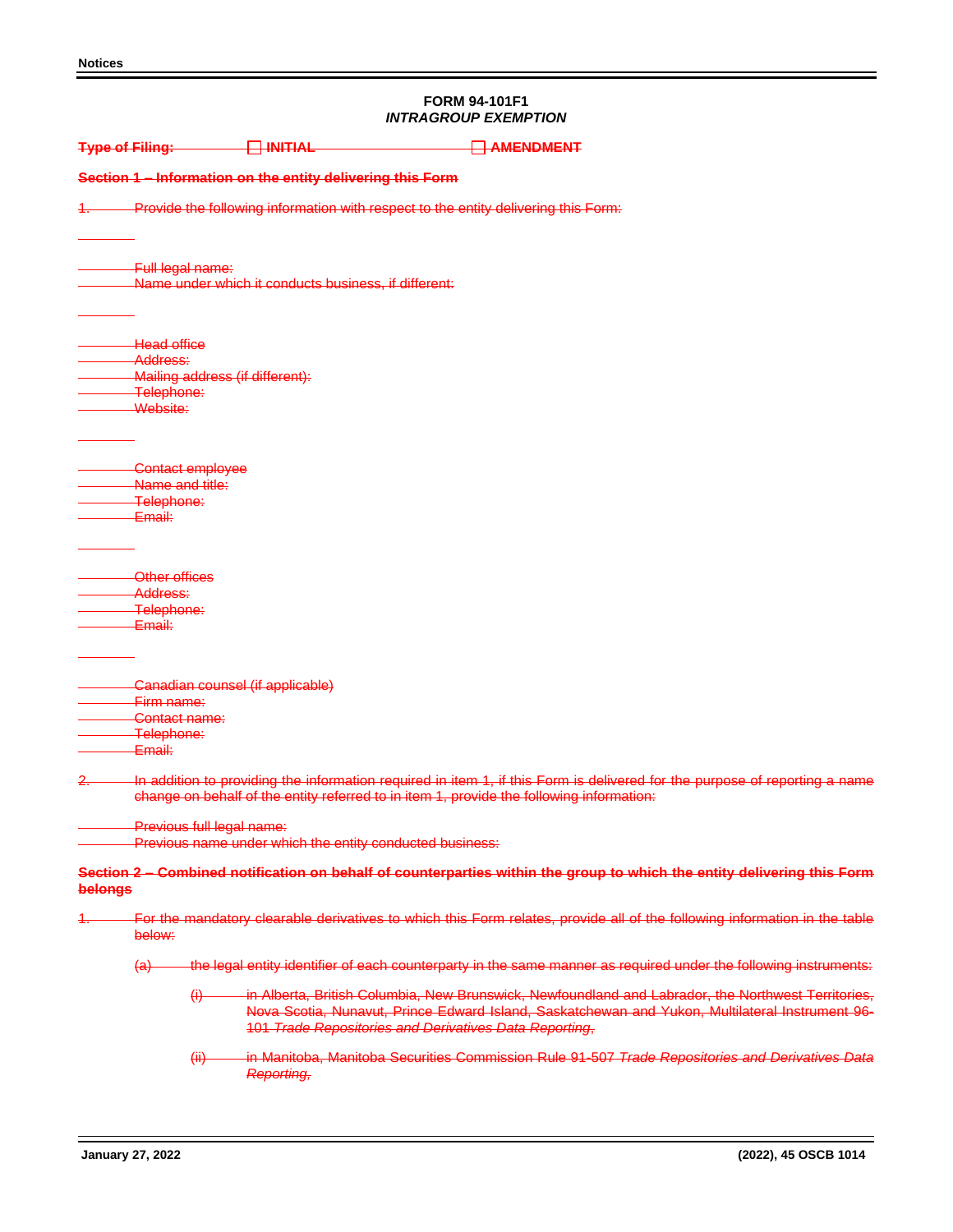- (iii) in Ontario, Ontario Securities Commission Rule 91-507 *Trade Repositories and Derivatives Data Reporting*, and
- (iv) in Québec, Regulation 91-507 respecting Trade Repositories and Derivatives Data Reporting;
- (b) whether each counterparty is a local counterparty in a jurisdiction of Canada.

| <b>Pairs</b> | LEI of counterparty | Jurisdiction(s) of<br>Canada in which<br>counterparty 1 is a<br>local counterparty | LEI of counterparty | Jurisdiction(s) of<br>Canada in which<br>counterparty 2 is a<br>local counterparty |
|--------------|---------------------|------------------------------------------------------------------------------------|---------------------|------------------------------------------------------------------------------------|
|              |                     |                                                                                    |                     |                                                                                    |
|              |                     |                                                                                    |                     |                                                                                    |

2. Describe the ownership and control structure of the counterparties identified in item 1.

### **Section 3 – Certification**

I certify that I am authorized to deliver this Form on behalf of the entity delivering this Form and on behalf of the counterparties identified in Section 2 of this Form and that the information in this Form is true and correct.

DATED at \_\_\_\_\_\_\_\_\_\_\_\_\_\_\_ this \_\_\_\_\_\_\_\_\_\_ day of \_\_\_\_\_\_\_\_\_\_\_\_\_\_\_\_\_\_\_\_, 20\_\_\_

\_\_\_\_\_\_\_\_\_\_\_\_\_\_\_\_\_\_\_\_\_\_\_\_\_\_\_\_\_\_\_\_\_\_\_\_\_\_\_\_\_\_\_\_\_\_\_\_\_\_\_\_\_\_\_\_

\_\_\_\_\_\_\_\_\_\_\_\_\_\_\_\_\_\_\_\_\_\_\_\_\_\_\_\_\_\_\_\_\_\_\_\_\_\_\_\_\_\_\_\_\_\_\_\_\_\_\_\_\_\_\_\_

\_\_\_\_\_\_\_\_\_\_\_\_\_\_\_\_\_\_\_\_\_\_\_\_\_\_\_\_\_\_\_\_\_\_\_\_\_\_\_\_\_\_\_\_\_\_\_\_\_\_\_\_\_\_\_\_

(Print name of authorized person)

(Print title of authorized person)

(Signature of authorized person)

\_\_\_\_\_\_\_\_\_\_\_\_\_\_\_\_\_\_\_\_\_\_\_\_\_\_\_\_\_\_\_\_\_

\_\_\_\_\_\_\_\_\_\_\_\_\_\_\_\_\_\_\_\_\_\_\_\_\_\_\_\_\_\_\_\_\_ (Email)

(Phone number)

(*Repealed*)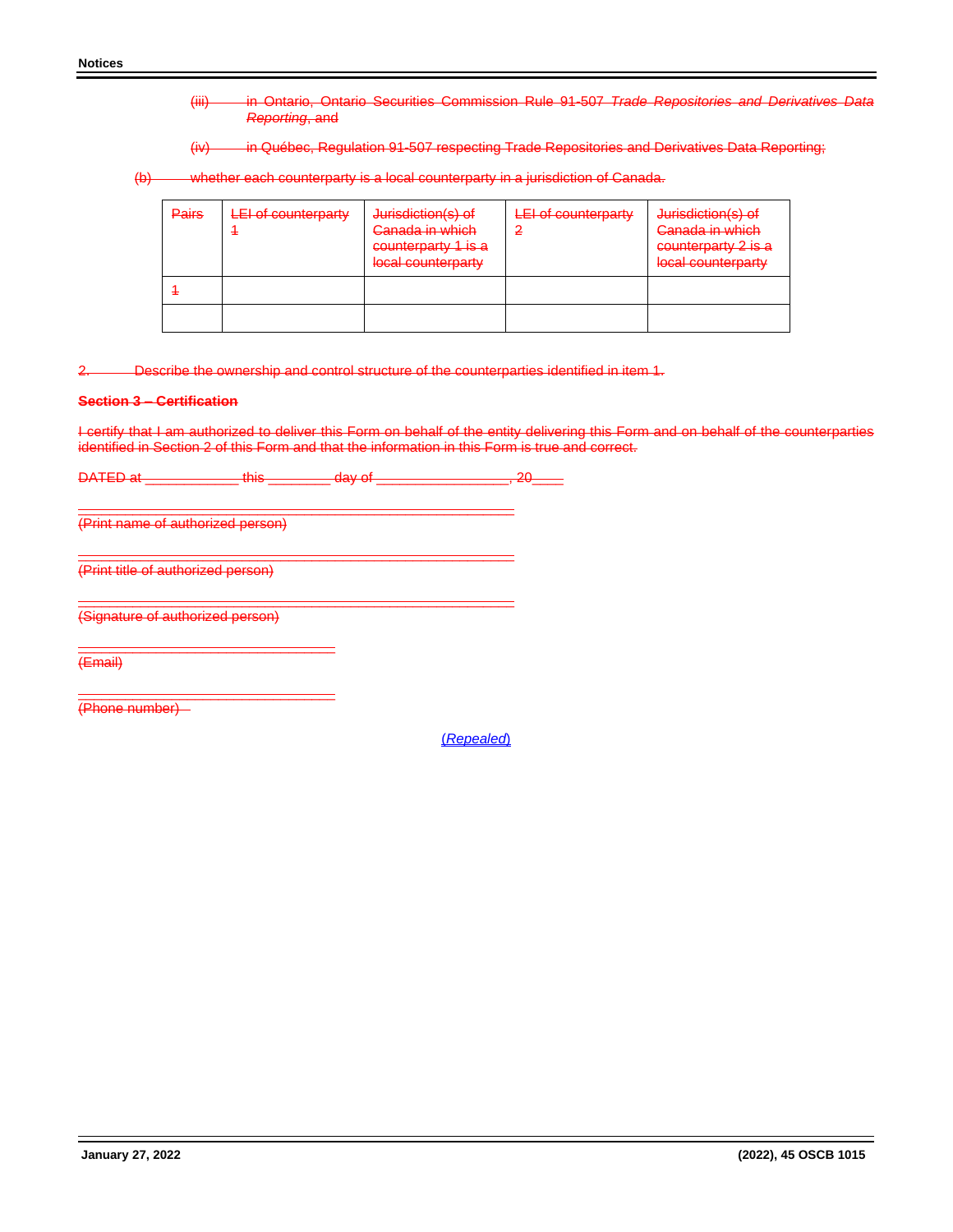## **FORM 94-101F2** *DERIVATIVES CLEARING SERVICES*

| <b>Type of Filing:</b> |                                         |                                  | $\Box$ initial                                                     | <b>AMENDMENT</b>                                                                                                                                                                                                                                                                                                                                                    |
|------------------------|-----------------------------------------|----------------------------------|--------------------------------------------------------------------|---------------------------------------------------------------------------------------------------------------------------------------------------------------------------------------------------------------------------------------------------------------------------------------------------------------------------------------------------------------------|
|                        |                                         |                                  | Section 1 - Regulated clearing agency information                  |                                                                                                                                                                                                                                                                                                                                                                     |
|                        |                                         |                                  | Full name of regulated clearing agency:                            |                                                                                                                                                                                                                                                                                                                                                                     |
|                        |                                         |                                  | Contact information of person authorized to deliver this form      |                                                                                                                                                                                                                                                                                                                                                                     |
|                        | Name and title:<br>Telephone:<br>Email: |                                  |                                                                    |                                                                                                                                                                                                                                                                                                                                                                     |
|                        |                                         |                                  | <b>Section 2 - Description of derivatives</b>                      |                                                                                                                                                                                                                                                                                                                                                                     |
|                        |                                         |                                  | of which a Form 94-101F2 has not previously been delivered.        | Identify each derivative or class of derivatives for which the regulated clearing agency offers clearing services in respect                                                                                                                                                                                                                                        |
|                        |                                         | of derivatives including         |                                                                    | For each derivative or class of derivatives referred to in item 1, describe all significant attributes of the derivative or class                                                                                                                                                                                                                                   |
|                        | $\left( a\right)$                       |                                  | defined in the following instruments:                              | the standard practices for managing life-cycle events associated with the derivative or class of derivatives, as                                                                                                                                                                                                                                                    |
|                        |                                         | $\leftrightarrow$                | 101 Trade Repositories and Derivatives Data Reporting;             | in Alberta, British Columbia, New Brunswick, Newfoundland and Labrador, the Northwest Territories,<br>Nova Scotia, Nunavut, Prince Edward Island, Saskatchewan and Yukon, Multilateral Instrument 96-                                                                                                                                                               |
|                        |                                         | $\overline{H}$                   | Reporting;                                                         | in Manitoba, Manitoba Securities Commission Rule 91-507 Trade Repositories and Derivatives Data                                                                                                                                                                                                                                                                     |
|                        |                                         | $\overline{(\overline{iii})}$    | Reporting;                                                         | in Ontario, Ontario Securities Commission Rule 91-507 Trade Repositories and Derivatives Data                                                                                                                                                                                                                                                                       |
|                        |                                         | $f(\mathbf{W})$                  |                                                                    | in Québec, Regulation 91-507 respecting Trade Repositories and Derivatives Data Reporting,                                                                                                                                                                                                                                                                          |
|                        | $\Theta$                                |                                  | the extent to which the transaction is confirmable electronically, |                                                                                                                                                                                                                                                                                                                                                                     |
|                        | $\left( \Theta \right)$                 |                                  |                                                                    | the degree of standardization of the contractual terms and operational processes,                                                                                                                                                                                                                                                                                   |
|                        | $\left( d \right)$                      |                                  |                                                                    | the market for the derivative or class of derivatives, including its participants, and                                                                                                                                                                                                                                                                              |
|                        | $\Theta$                                |                                  |                                                                    | the availability of pricing and liquidity of the derivative or class of derivatives within Canada and internationally.                                                                                                                                                                                                                                              |
|                        |                                         |                                  |                                                                    | Describe the impact of providing clearing services for each derivative or class of derivatives referred to in item 1 on the<br>regulated clearing agency's risk management framework and financial resources, including the protection of the regulated<br>clearing agency on the default of a participant and the effect of the default on the other participants. |
|                        |                                         |                                  | mandatory clearable derivative.                                    | Describe the impact, if any, on the regulated clearing agency's ability to comply with its regulatory obligations should the<br>regulator or securities regulatory authority determine a derivative or class of derivatives referred to in item 1 to be a                                                                                                           |
|                        |                                         |                                  |                                                                    | Describe the clearing services offered for each derivative or class of derivatives referred to in item 1.                                                                                                                                                                                                                                                           |
|                        |                                         |                                  | received in response to the notice.                                | If applicable, attach a copy of every notice the regulated clearing agency provided to its participants for consultation on<br>the launch of the clearing service for a derivative or class of derivatives referred to in item 1 and a summary of concerns                                                                                                          |
|                        |                                         | <b>Section 3 - Certification</b> |                                                                    |                                                                                                                                                                                                                                                                                                                                                                     |
|                        |                                         |                                  | <b>CERTIFICATE OF REGULATED CLEARING AGENCY</b>                    |                                                                                                                                                                                                                                                                                                                                                                     |

I certify that I am authorized to deliver this form on behalf of the regulated clearing agency named below and that the information in this form is true and correct.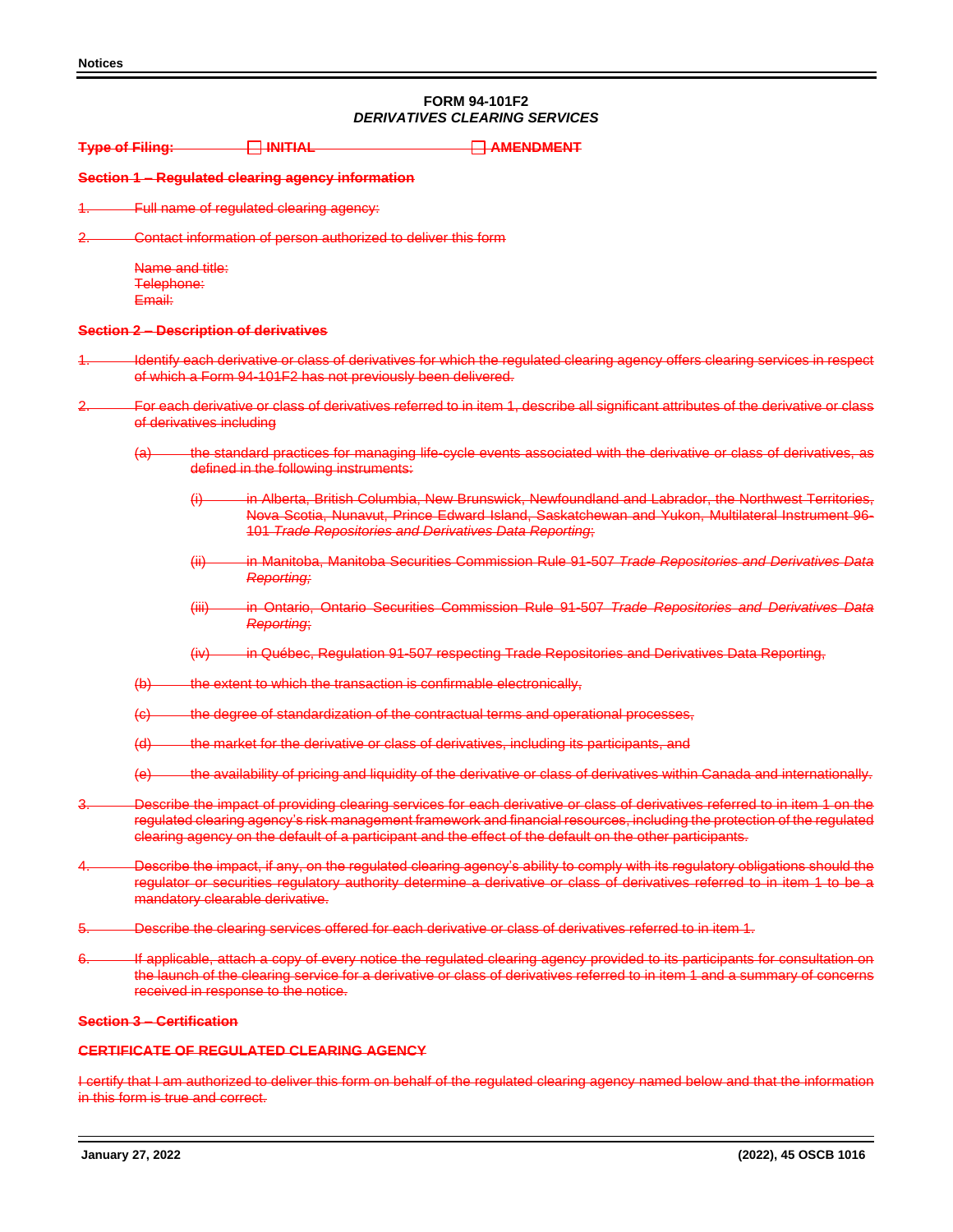## **Notices**

| <b>DATED</b> of<br>------                                                                | thie<br>नगण                               | day of<br><del>aay or</del> | ാറ<br>$\sim$ |
|------------------------------------------------------------------------------------------|-------------------------------------------|-----------------------------|--------------|
|                                                                                          | (Print name of regulated clearing agency) |                             |              |
| <u>(Drint name of authorized nercon)</u>                                                 |                                           |                             |              |
| <u>(Drint title of authorized nercon)</u><br><u>ו הווות ווווט טו ממוחסוובטט טטוסטוון</u> |                                           |                             |              |
| (Signature of authorized person)                                                         |                                           |                             |              |

(*Repealed*)

ī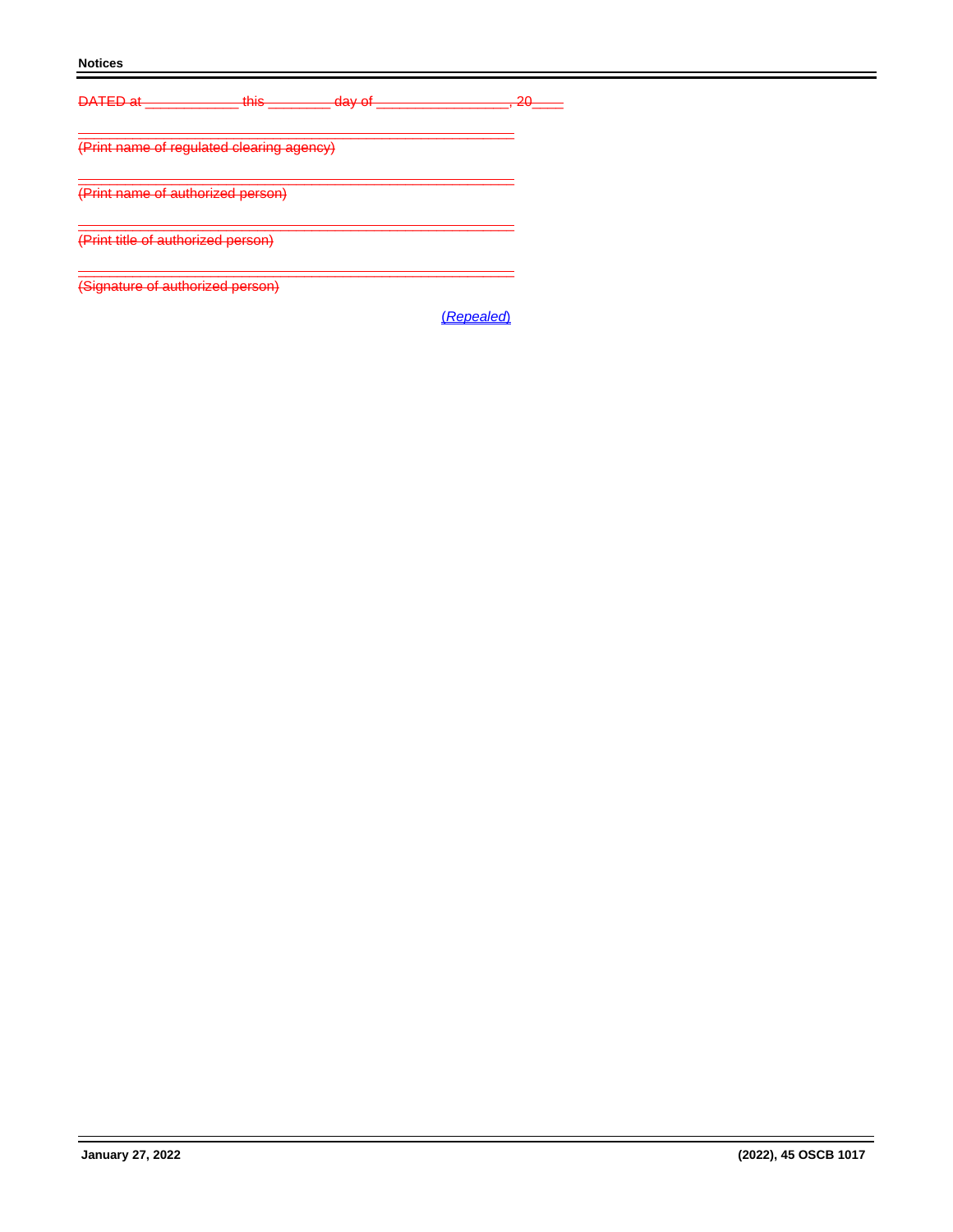## **ANNEX C**

#### **PROPOSED CHANGES TO COMPANION POLICY 94-101** *MANDATORY CENTRAL COUNTERPARTY CLEARING OF DERIVATIVES*

# *1. Companion Policy 94-101 Mandatory Central Counterparty Clearing of Derivatives is changed by this document.*

## *2. Part 1 is changed by adding the following subsection:*

Subsection 1(2) – Interpretation of "affiliated entity"

To determine whether two entities are affiliates, the Instrument uses an approach based on the concept of consolidated financial statements under IFRS or U.S. Generally Accepted Accounting Principles (U.S. GAAP). Consequently, two entities whose financial statements are consolidated, or would be consolidated if any financial statements were required, would be considered affiliated entities under the Instrument. We expect corporate groups that do not prepare financial statements in accordance with IFRS or U.S. GAAP to apply the consolidation test under either IFRS or U.S. GAAP to determine whether entities within the corporate group meet the "affiliated entity" interpretation.

## *3. Part 2 is replaced with the following:*

## **PART 2 MANDATORY CENTRAL COUNTERPARTY CLEARING**

Subsections 3(0.1) and (0.2) – Exclusion of investment funds and certain entities

An investment fund whose financial statements are consolidated with those of another entity should not be considered an affiliated entity of the other entity for the application of paragraphs 3(1)(b) and (c). Accordingly, the month-end exposure of an investment fund should not be considered when calculating the month-end gross notional amount in accordance with those paragraphs.

However, an investment fund will be subject to the clearing requirements if it, on its own, exceeds the \$500 000 000 000 month-end gross notional amount for all outstanding derivatives.

Similarly, certain structured entities (commonly known as special purpose entities) should not be considered as affiliates for the purpose of paragraphs 3(1)(b) and (c) if they meet the conditions stated in subsection 3(0.2). An entity, including an entity such as a credit card securitization vehicle or an entity created to guarantee interest and principal payments under a covered bond program, that meets the conditions in subsection 3(0.2) would not be an affiliated entity. All obligations of such entities are required to be exclusively secured by their own assets to meet the condition in paragraph 3(0.2)(b). Also, a vehicle created to invest in real estate or an infrastructure that meets the conditions in subparagraph 3(0.2)(a)(iii) would not be an affiliated entity of another entity even if its financial statements are consolidated with the other entity.

Subsection 3(1) – Duty to submit for clearing

The duty to submit a mandatory clearable derivative for clearing to a regulated clearing agency only applies at the time the transaction is executed. If a derivative or class of derivatives is determined to be a mandatory clearable derivative after the date of execution of a transaction in that derivative or class of derivatives, we would not expect a local counterparty to submit the mandatory clearable derivative for clearing. Therefore, we would not expect a local counterparty to clear a mandatory clearable derivative entered into as a result of a counterparty exercising a swaption that was entered into before the date on which the requirement to submit a mandatory clearable derivative for clearing is applicable to that counterparty or the date on which the derivative became a mandatory clearable derivative. Similarly, we would not expect a local counterparty to clear an extendible swap that was entered into before the date on which the requirement to submit a mandatory clearable derivative for clearing is applicable to that counterparty or the date on which the derivative became a mandatory clearable derivative and extended in accordance with the terms of the contract after such date.

However, if after a derivative or class of derivatives is determined to be a mandatory clearable derivative, there is another transaction in that same derivative, including a material amendment to a previous transaction (as discussed in subsection 1(1) above), that derivative will be subject to the mandatory central counterparty clearing requirement.

Where a derivative is not subject to the mandatory central counterparty clearing requirement but the derivative is clearable through a regulated clearing agency, the counterparties have the option to submit the derivative for clearing at any time. For a complex swap with non-standard terms that regulated clearing agencies cannot accept for clearing, adherence to the Instrument would not require market participants to structure such derivative in a particular manner or disentangle the derivative in order to clear the component which is a mandatory clearable derivative if it serves legitimate business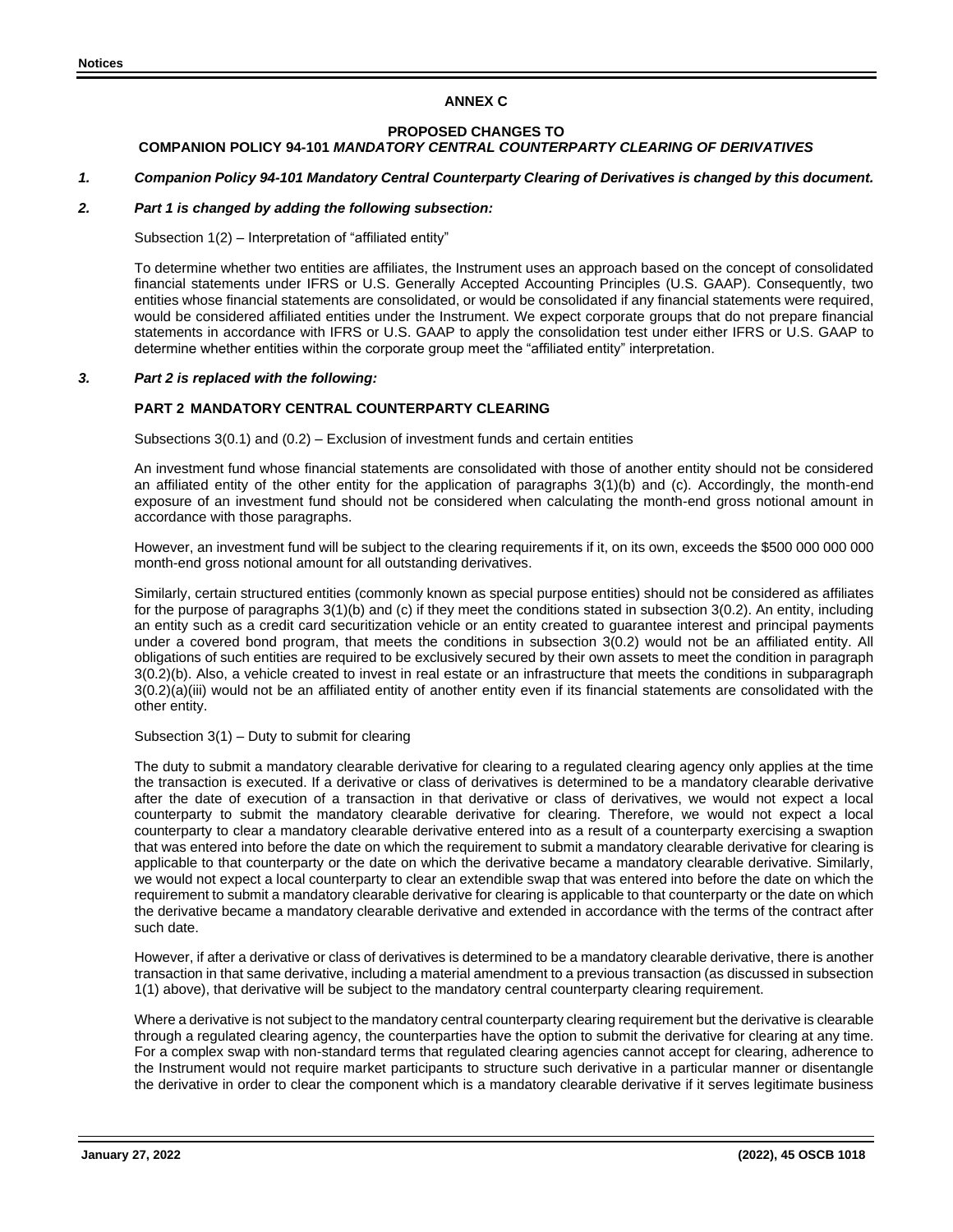purposes. However, considering that it would not require disentangling, we would expect the component of a packaged transaction that is a mandatory clearable derivative to be cleared.

For a local counterparty that is not a participant of a regulated clearing agency, we have used the phrase "cause to be submitted" to refer to the local counterparty's obligation. In order to comply with subsection (1), a local counterparty would need to have arrangements in place with a participant for clearing services in advance of entering into a mandatory clearable derivative.

A transaction in a mandatory clearable derivative is required to be cleared when at least one of the counterparties is a local counterparty and one or more of paragraphs (a), (b) or (c) apply to both counterparties. For example, a local counterparty under any of paragraphs (a), (b) or (c) must clear a mandatory clearable derivative entered into with another local counterparty under any of paragraphs (a), (b) or (c). As a further example, a local counterparty under any of paragraphs (a), (b) or (c) must also clear a mandatory clearable derivative with a foreign counterparty under paragraphs (a) or (b). For instance, a local counterparty that is an affiliated entity of a foreign participant would be subject to mandatory central counterparty clearing for a mandatory clearable derivative with a foreign counterparty that is an affiliated entity of another foreign participant considering that there is one local counterparty to the transaction and both counterparties meet the criteria under paragraph (b).

Pursuant to paragraph (c) a local counterparty that had a month-end gross notional amount of outstanding derivatives exceeding the \$500 000 000 000 threshold in subparagraph (c)(ii) must clear a mandatory clearable derivative entered into with another counterparty that meets the criteria under paragraph (a), (b) or (c). In order to determine whether the \$500 000 000 000 threshold in subparagraph (c)(ii) is exceeded, a local counterparty must add the gross notional amount of all outstanding derivatives of its affiliated entities that are also local counterparties, to its own. However, investments funds and consolidated structured entities that meet the criteria under subsections 3(0.1) and (0.2) are not included in the calculation.

Where a local counterparty is a member of a group of affiliated entities that exceeds the \$500 000 000 000 threshold but is not itself a counterparty to derivatives that have an average month-end gross notional amount exceeding the \$1 000 000 000 threshold, calculated in accordance with subparagraph (c)(iii), it is not required to clear a mandatory clearable derivative.

A person or company that exceeds the \$1 000 000 000 notional exposure, calculated according to paragraphs (b) and (c), is required to fulfill the mandatory clearing requirement from September 1 of a given year until August 31 of the next year. This is referred to as the "reference period" in the Instrument.

For example, local counterparty XYZ had an average month-end gross notional amount under all outstanding derivatives of \$75 000 000 000 for the months of March, April and May of 2022. Counterparty XYZ also had, combined with each of its affiliated entities that are local counterparties, a month-end gross notional amount for all derivatives of \$525 000 000 000 at the end of November 2021. Considering that (i) the aggregated month-end gross notional amount outstanding of \$525 000 000 000 exceeds the \$500 000 000 000 threshold, (ii) it occurred during the previous 12 months, and (iii) the average month-end gross notional amount of \$75 000 000 000 for March, April and May of 2022 exceeds the \$1 000 000 000 threshold, counterparty XYZ will need to comply with the Instrument in respect of mandatory clearable derivatives entered into during the reference period starting September 1, 2022. Conversely, if local counterparty XYZ does not exceed, on its own, the \$1 000 000 000 threshold, it is not subject to clearance even if the aggregated month-end gross notional amount outstanding with all of its affiliated entities exceeds the \$500 000 000 000 threshold.

Furthermore, in the example, even if local counterparty XYZ is subject to mandatory clearing from September 1, 2022 until August 31, 2023, but no longer exceeds the \$1 000 000 000 threshold for the months of March, April and May of 2023, it will no longer be required to comply with section 3 for the next reference period starting September 1, 2023. However, the local counterparty will have to evaluate its application every year. Consequently, if local counterparty XYZ exceeds the \$1 000 000 000 threshold again in a future year, it will become subject to the requirements of the Instrument until the following year.

The calculation of the gross notional amount outstanding under paragraphs (b) and (c) excludes derivatives with affiliated entities, which would be exempted under section 7 if they were mandatory clearable derivatives.

In addition, a local counterparty determines whether it exceeds the threshold in subparagraph (c)(ii) by adding the gross notional amount of all outstanding derivatives of its affiliated entities that are also local counterparties, to its own.

A local counterparty that is a participant at a regulated clearing agency, but does not subscribe to clearing services for the class of derivatives to which the mandatory clearable derivative belongs, would still be required to clear if it is subject to paragraph (c).

A local counterparty subject to mandatory central counterparty clearing that engages in a mandatory clearable derivative is responsible for determining whether the other counterparty is also subject to mandatory central counterparty clearing.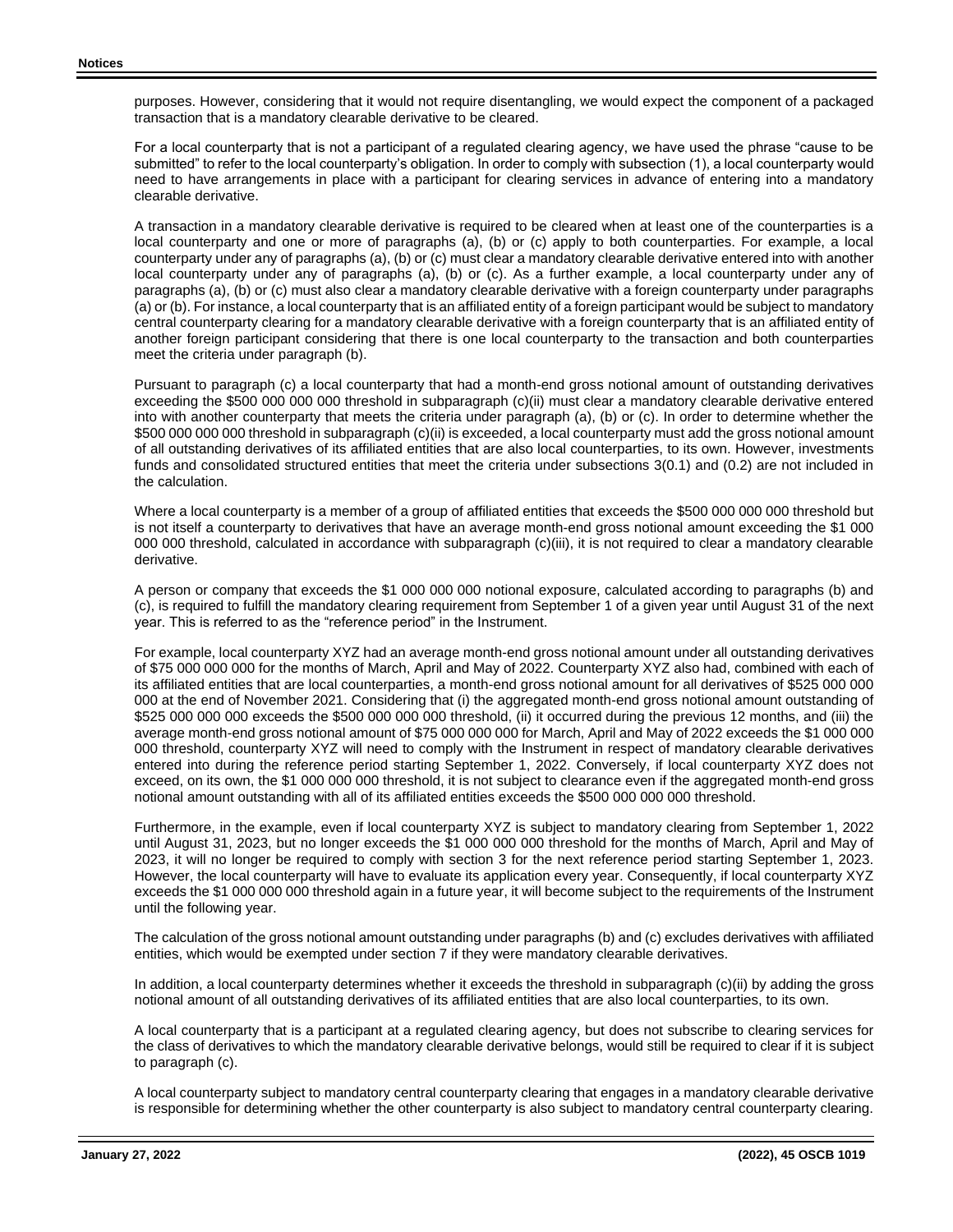To do so, the local counterparty may rely on the factual statements made by the other counterparty, provided that it does not have reasonable grounds to believe that such statements are false.

We would not expect that all the counterparties of a local counterparty provide their status as most counterparties would not be subject to the Instrument. However, a local counterparty cannot rely on the absence of a declaration from a counterparty to avoid the requirement to clear. Instead, when no information is provided by a counterparty, the local counterparty may use factual statements or available information to assess whether the mandatory clearable derivative is required to be cleared in accordance with the Instrument.

We would expect counterparties subject to the Instrument to exercise reasonable judgement in determining whether a person or company may be near or above the thresholds set out in paragraphs (b) and (c). We would expect a counterparty subject to the Instrument to solicit confirmation from its counterparty where there is reasonable basis to believe that the counterparty may be near or above any of the thresholds.

The status of a counterparty under this subsection should be determined before entering into a mandatory clearable derivative. We would not expect a local counterparty to clear a mandatory clearable derivative entered into after the date on which the requirement to submit a mandatory clearable derivative for clearing is applicable to that counterparty, but before one of the counterparties was captured under one of paragraphs (a), (b) or (c), unless there is a material amendment to the derivative after the date that both counterparties are so captured.

#### Subsection 3(2) – 90-day transition

This subsection provides that only transactions in mandatory clearable derivatives executed on or after the 90<sup>th</sup> day after the end of the month in which the local counterparty first exceeded the threshold set out in subparagraph 3(1)(c)(ii) are subject to subsection 3(1). We do not intend that transactions executed between the 1<sup>st</sup> day on which the local counterparty became subject to subsection  $3(1)$  and the  $90<sup>th</sup>$  day be back-loaded after the  $90<sup>th</sup>$  day.

Subsection 3(3) – Submission to a regulated clearing agency

We would expect that a transaction subject to mandatory central counterparty clearing be submitted to a regulated clearing agency as soon as practicable, but no later than the end of the day on which the transaction was executed or if the transaction occurs after business hours of the regulated clearing agency, the next business day.

#### Subsection 3(5) – Substituted compliance

Substituted compliance is only available to a local counterparty that is a foreign affiliated entity of a counterparty organized under the laws of the local jurisdiction or with a head office or principal place of business in the local jurisdiction and that is responsible for all or substantially all the liabilities of the affiliated entity. The local counterparty would still be subject to the Instrument, but its mandatory clearable derivatives, as per the definition under the Instrument, may be cleared at a clearing agency pursuant to a foreign law listed in Appendix B if the counterparty is subject to and compliant with that foreign law.

Despite the ability to clear pursuant to a foreign law listed in Appendix B, the local counterparty is still required to fulfill the other requirements in the Instrument, as applicable. This includes the retention period for the record keeping requirement.

### *4. Part 3, subsection 7(1) is changed by*

#### *(a) deleting the third paragraph, and*

#### *(b) replacing the seventh paragraph with the following:*

Paragraph (d) refers to the terms of the mandatory clearable derivative that is not cleared. A trade confirmation, for instance, would be acceptable.**.**

#### *5. Part 3, subsections 7(2) and (3) are deleted.*

#### *6. Part 3, section 8 is changed by*

#### *(a) adding, at the end of the second paragraph, the following:*

We expect each amended derivative or replacement derivative generated by the multilateral portfolio compression exercise to be entered into for the sole purpose of reducing operational or counterparty credit risk and that such derivative(s) is (are) entered into between the same two counterparties as the original derivative(s). **,** *and*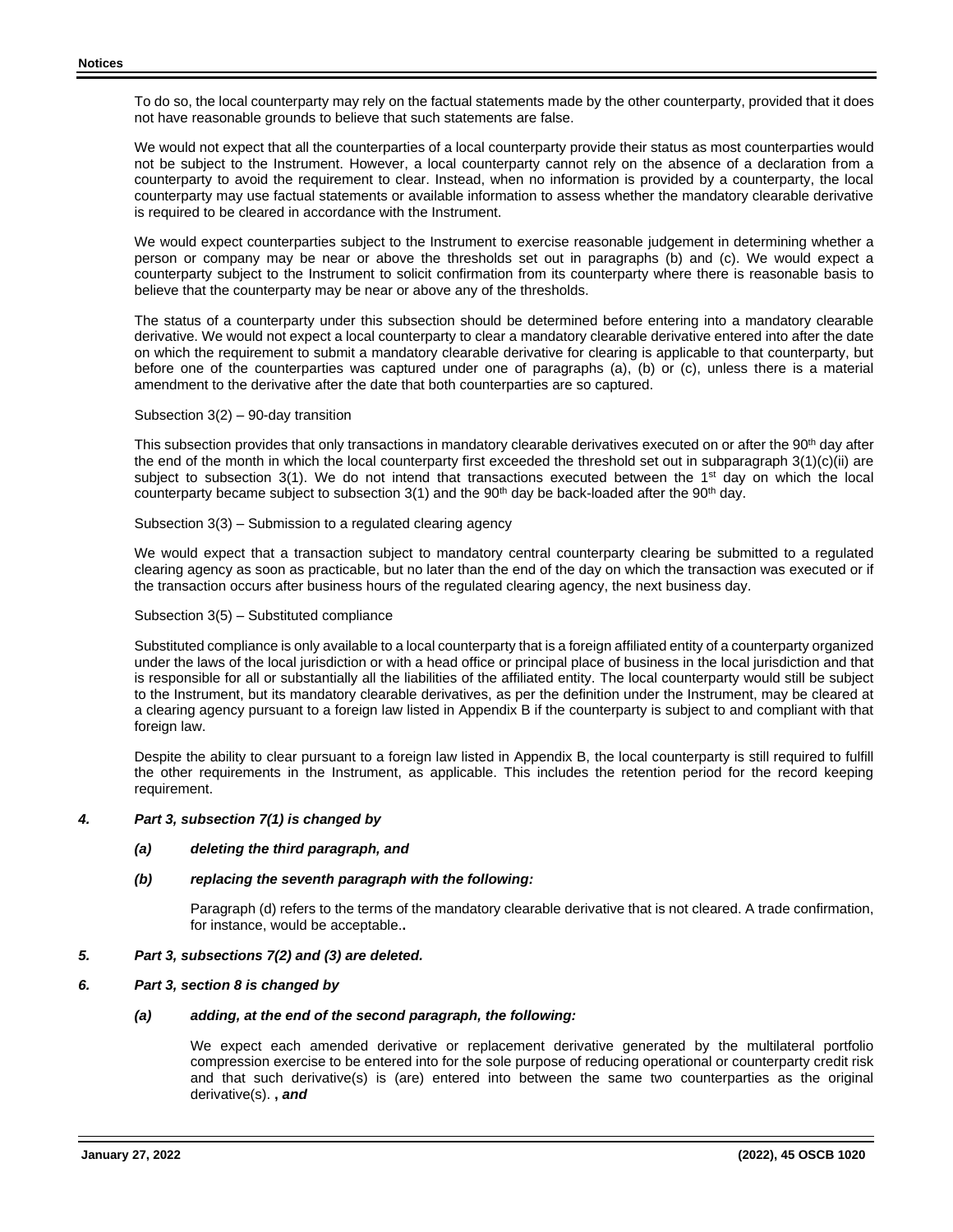## *(b) replacing the fifth paragraph with the following:*

We would expect that a mandatory clearable derivative resulting from the multilateral portfolio compression exercise would have the same material terms (including the floating index, the maximum maturity of the derivative and the weighted average maturity of the derivative) as the derivatives that were replaced with the exception of reducing the number or notional amount of outstanding derivatives.**.**

- *7. The title "PART 4 MANDATORY CLEARABLE DERIVATIVES and PART 6 TRANSITION AND EFFECTIVE DATE" is deleted.*
- *8. The heading "Section 10 – Submission of Form 94-101F2 & Section 12 – Transition for the submission of Form 94-101F2" is replaced with the heading APPENDIX A MANDATORY CLEARABLE DERIVATIVES, and the first two paragraphs are deleted.*
- *9. Form 94-101F1 Intragroup Exemption and Form 94-101F2 Derivatives Clearing Services are deleted.*
- **10.** These changes become effective on September 1, 2022.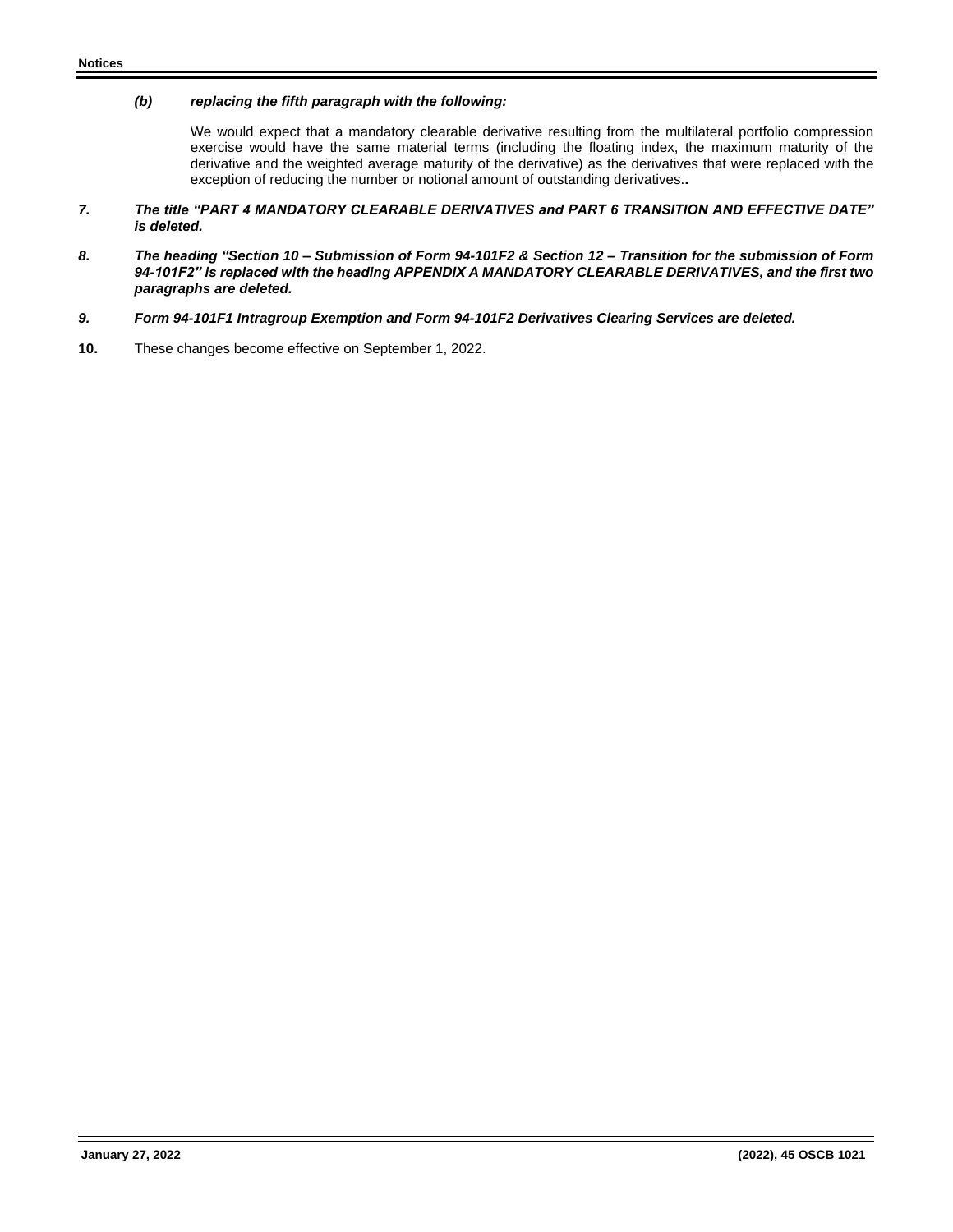## **ANNEX D**

This Annex sets out a blackline showing the changes to Companion Policy 94-101 *Mandatory Central Counterparty Clearing of Derivatives*, as set out in Annex C.

## **COMPANION POLICY 94-101** *MANDATORY CENTRAL COUNTERPARTY CLEARING OF DERIVATIVES*

## **GENERAL COMMENTS**

Introduction

This Companion Policy sets out how the Canadian Securities Administrators (the "CSA" or "we") interpret or apply the provisions of National Instrument 94-101 *Mandatory Central Counterparty Clearing of Derivatives* ("NI 94-101" or the "Instrument") and related securities legislation.

The numbering of Parts and sections in this Companion Policy correspond to the numbering in NI 94-101. Any specific guidance on sections in NI 94-101 appears immediately after the section heading. If there is no guidance for a section, the numbering in this Companion Policy will skip to the next provision that does have guidance.

### **SPECIFIC COMMENTS**

Unless defined in NI 94-101 or explained in this Companion Policy, terms used in NI 94-101 and in this Companion Policy have the meaning given to them in the securities legislation of the jurisdiction including National Instrument 14-101 *Definitions*.

In this Companion Policy, "Product Determination Rule" means,

in Alberta, British Columbia, New Brunswick, Newfoundland and Labrador, the Northwest Territories, Nova Scotia, Nunavut, Prince Edward Island, Saskatchewan and Yukon, Multilateral Instrument 91-101 *Derivatives: Product Determination*,

in Manitoba, Manitoba Securities Commission Rule 91-506 *Derivatives: Product Determination*,

in Ontario, Ontario Securities Commission Rule 91-506 *Derivatives: Product Determination*, and

in Québec, Regulation 91-506 respecting Derivatives Determination.

In this Companion Policy, "TR Instrument" means,

in Alberta, British Columbia, New Brunswick, Newfoundland and Labrador, the Northwest Territories, Nova Scotia, Nunavut, Prince Edward Island, Saskatchewan and Yukon, Multilateral Instrument 96-101 *Trade Repositories and Derivatives Data Reporting*,

in Manitoba, Manitoba Securities Commission Rule 91-507 *Trade Repositories and Derivatives Data Reporting*,

in Ontario, Ontario Securities Commission Rule 91-507 *Trade Repositories and Derivatives Data Reporting*, and

in Québec, Regulation 91-507 respecting Trade Repositories and Derivatives Data Reporting.

### **PART 1 DEFINITIONS AND INTERPRETATION**

Subsection 1(1) – Definition of "participant"

A "participant" of a regulated clearing agency is bound by the rules and procedures of the regulated clearing agency due to the contractual agreement with the regulated clearing agency.

Subsection 1(1) – Definition of "regulated clearing agency"

It is intended that only a "regulated clearing agency" that acts as a central counterparty for over-the-counter derivatives be subject to the Instrument. The purpose of paragraph (a) of this definition is to allow, for certain enumerated jurisdictions, a mandatory clearable derivative involving a local counterparty in one of the listed jurisdictions to be submitted to a clearing agency that is not yet recognized or exempted in the local jurisdiction, but that is recognized or exempted in another jurisdiction of Canada. Paragraph (a) does not supersede any provision of the securities legislation of a local jurisdiction with respect to any recognition requirements for a person or company that is carrying on the business of a clearing agency in the local jurisdiction.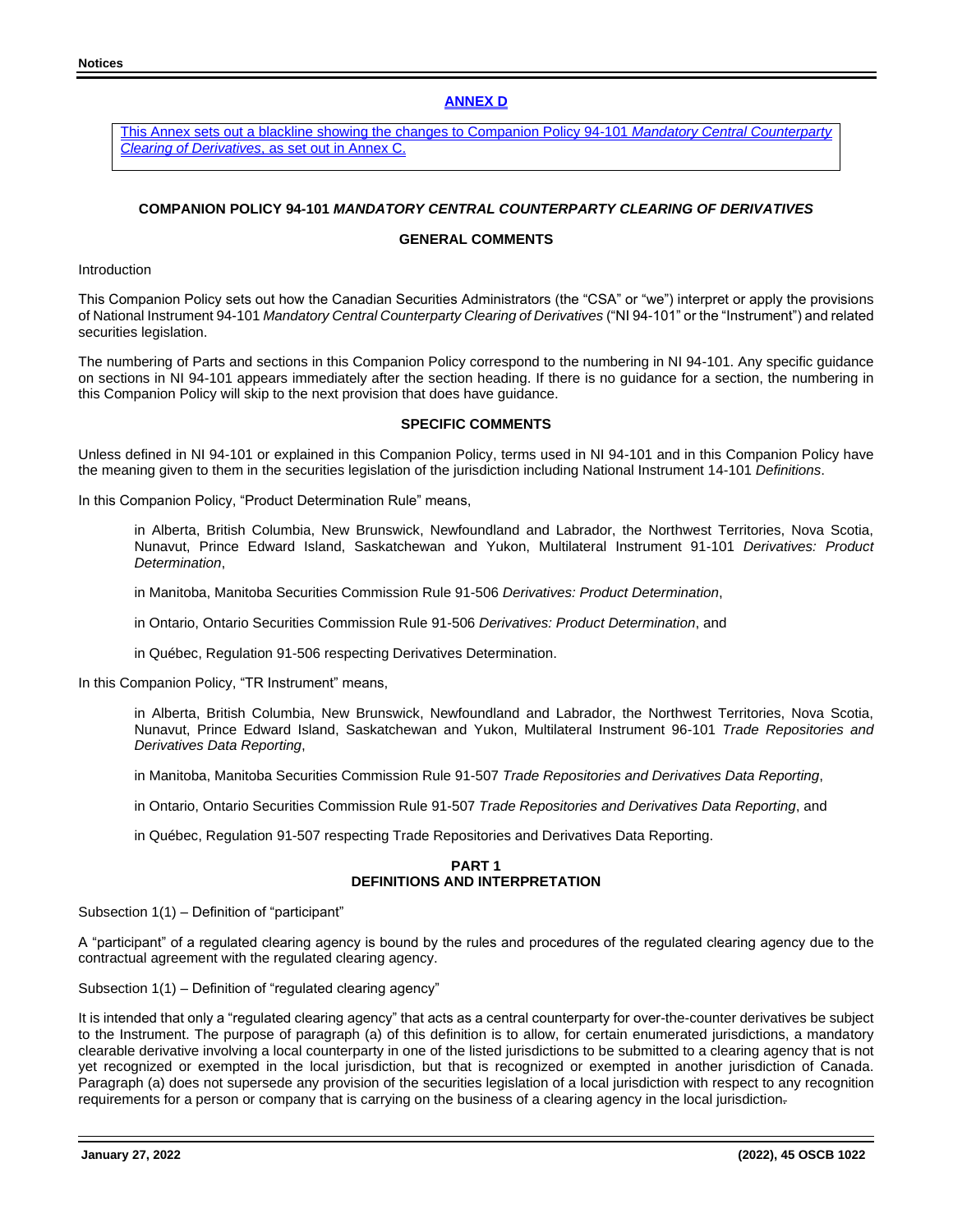## Subsection 1(1) – Definition of "transaction"

The Instrument uses the term "transaction" rather than the term "trade" in part to reflect that "trade" is defined in the securities legislation of some jurisdictions as including the termination of a derivative. We do not think the termination of a derivative should trigger mandatory central counterparty clearing. Similarly, the definition of transaction in NI 94-101 excludes a novation resulting from the submission of a derivative to a clearing agency or clearing house as this is already a cleared transaction. Finally, the definition of "transaction" is not the same as the definition found in the TR Instrument as the latter does not include a material amendment since the TR Instrument expressly provides that an amendment must be reported.

In the definition of "transaction", the expression "material amendment" is used to determine whether there is a new transaction, considering that only new transactions will be subject to mandatory central counterparty clearing under NI 94-101. If a derivative that existed prior to the coming into force of NI 94-101 is materially amended after NI 94-101 is effective, that amendment will trigger the mandatory central counterparty clearing requirement, if applicable, as it would be considered a new transaction. A material amendment is one that changes information that would reasonably be expected to have a significant effect on the derivative's attributes, including its notional amount, the terms and conditions of the contract evidencing the derivative, the trading methods or the risks related to its use, but excluding information that is likely to have an effect on the market price or value of its underlying interest. We will consider several factors when determining whether a modification to an existing derivative is a material amendment. Examples of a modification to an existing derivative that would be a material amendment include any modification which would result in a significant change in the value of the derivative, differing cash flows, a change to the method of settlement or the creation of upfront payments.

## Subsection 1(2) – Interpretation of "affiliated entity"

To determine whether two entities are affiliates, the Instrument uses an approach based on the concept of consolidated financial statements under IFRS or U.S. Generally Accepted Accounting Principles (U.S. GAAP). Consequently, two entities whose financial statements are consolidated, or would be consolidated if any financial statements were required, would be considered affiliated entities under the Instrument. We expect corporate groups that do not prepare financial statements in accordance with IFRS or U.S. GAAP to apply the consolidation test under either IFRS or U.S. GAAP to determine whether entities within the corporate group meet the "affiliated entity" interpretation.

## **PART 2 MANDATORY CENTRAL COUNTERPARTY CLEARING**

## Subsections 3(0.1) and (0.2) – Exclusion of investment funds and certain entities

An investment fund whose financial statements are consolidated with those of another entity should not be considered an affiliated entity of the other entity for the application of paragraphs 3(1)(b) and (c). Accordingly, the month-end exposure of an investment fund should not be considered when calculating the month-end gross notional amount in accordance with those paragraphs.

However, an investment fund will be subject to the clearing requirements if it, on its own, exceeds the \$500 000 000 000 monthend gross notional amount for all outstanding derivatives.

Similarly, certain structured entities (commonly known as special purpose entities) should not be considered as affiliates for the purpose of paragraphs 3(1)(b) and (c) if they meet the conditions stated in subsection 3(0.2). An entity, including an entity such as a credit card securitization vehicle or an entity created to guarantee interest and principal payments under a covered bond program, that meets the conditions in subsection 3(0.2) would not be an affiliated entity. All obligations of such entities are required to be exclusively secured by their own assets to meet the condition in paragraph 3(0.2)(b). Also, a vehicle created to invest in real estate or an infrastructure that meets the conditions in subparagraph 3(0.2)(a)(iii) would not be an affiliated entity of another entity even if its financial statements are consolidated with the other entity.

## Subsection 3(1) – Duty to submit for clearing

The duty to submit a mandatory clearable derivative for clearing to a regulated clearing agency only applies at the time the transaction is executed. If a derivative or class of derivatives is determined to be a mandatory clearable derivative after the date of execution of a transaction in that derivative or class of derivatives, we would not expect a local counterparty to submit the mandatory clearable derivative for clearing. Therefore, we would not expect a local counterparty to clear a mandatory clearable derivative entered into as a result of a counterparty exercising a swaption that was entered into before the effective date of the Instrumentdate on which the requirement to submit a mandatory clearable derivative for clearing is applicable to that counterparty or the date on which the derivative became a mandatory clearable derivative. Similarly, we would not expect a local counterparty to clear an extendible swap that was entered into before the effective date of the Instrumentdate on which the requirement to submit a mandatory clearable derivative for clearing is applicable to that counterparty or the date on which the derivative became a mandatory clearable derivative and extended in accordance with the terms of the contract after such date.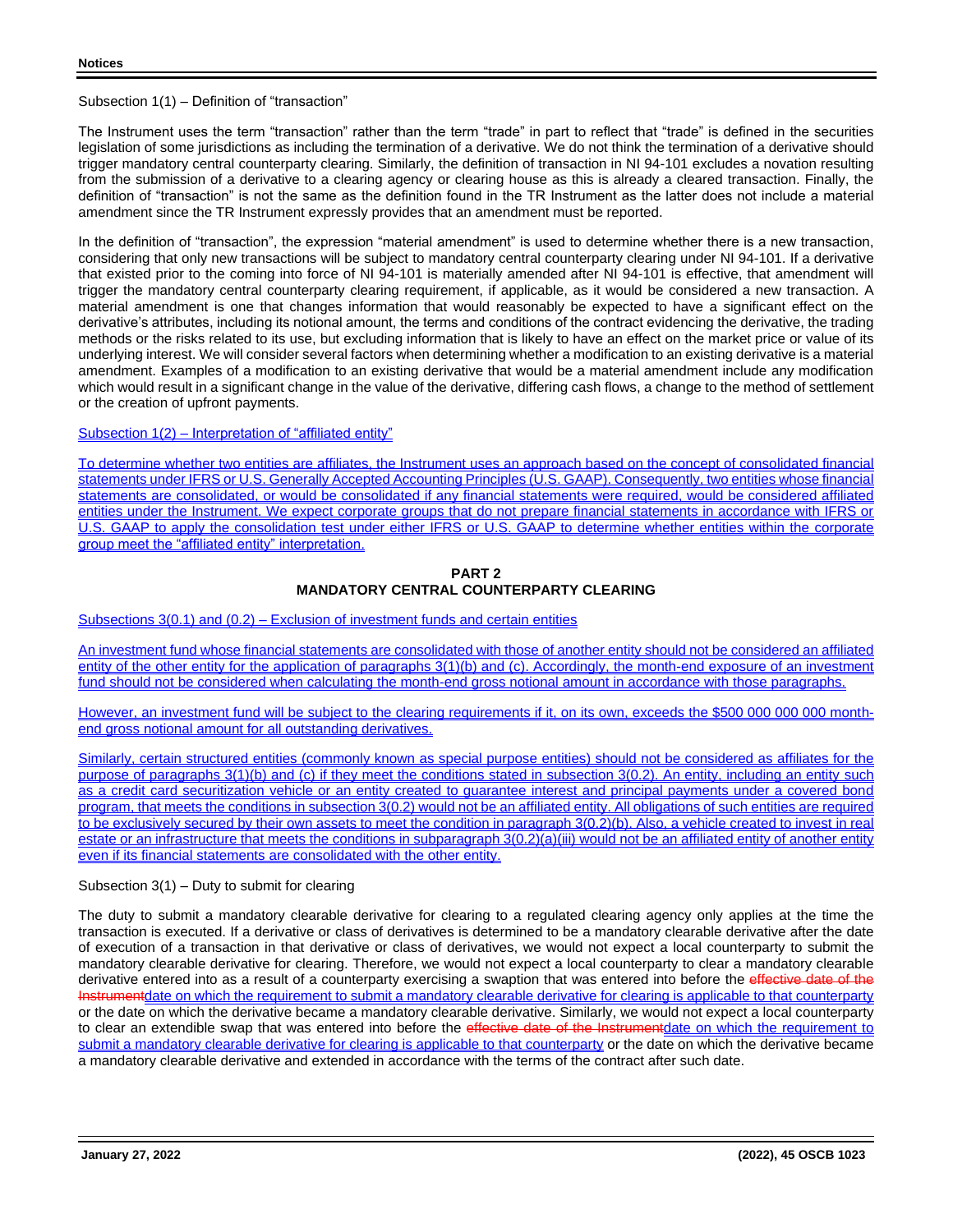However, if after a derivative or class of derivatives is determined to be a mandatory clearable derivative, there is another transaction in that same derivative, including a material amendment to a previous transaction (as discussed in subsection 1(1) above), that derivative will be subject to the mandatory central counterparty clearing requirement.

Where a derivative is not subject to the mandatory central counterparty clearing requirement but the derivative is clearable through a regulated clearing agency, the counterparties have the option to submit the derivative for clearing at any time. For a complex swap with non-standard terms that regulated clearing agencies cannot accept for clearing, adherence to the Instrument would not require market participants to structure such derivative in a particular manner or disentangle the derivative in order to clear the component which is a mandatory clearable derivative if it serves legitimate business purposes. However, considering that it would not require disentangling, we would expect the component of a packaged transaction that is a mandatory clearable derivative to be cleared.

For a local counterparty that is not a participant of a regulated clearing agency, we have used the phrase "cause to be submitted" to refer to the local counterparty's obligation. In order to comply with subsection (1), a local counterparty would need to have arrangements in place with a participant for clearing services in advance of entering into a mandatory clearable derivative.

A transaction in a mandatory clearable derivative is required to be cleared when at least one of the counterparties is a local counterparty and one or more of paragraphs (a), (b) or (c) apply to both counterparties. For example, a local counterparty under any of paragraphs (a), (b) or (c) must clear a mandatory clearable derivative entered into with another local counterparty under any of paragraphs (a), (b) or (c). As a further example, a local counterparty under any of paragraphs (a), (b) or (c) must also clear a mandatory clearable derivative with a foreign counterparty under paragraphs (a) or (b). For instance, a local counterparty that is an affiliated entity of a foreign participant would be subject to mandatory central counterparty clearing for a mandatory clearable derivative with a foreign counterparty that is an affiliated entity of another foreign participant considering that there is one local counterparty to the transaction and both counterparties respectment the criteria under paragraph (b).

A local counterparty that has had a month-end gross notional amount of outstanding derivatives exceeding the threshold in paragraphs (b) or (c), for any month following the entry into force of the Instrument, must clear all its subsequent transactions in a mandatory clearable derivative with another counterparty under one or more of paragraphs (a), (b), or (c).

Pursuant to paragraph (c) a local counterparty that had a month-end gross notional amount of outstanding derivatives exceeding the \$500 000 000 000 threshold in subparagraph (c)(ii) must clear a mandatory clearable derivative entered into with another counterparty that meets the criteria under paragraph (a), (b) or (c). In order to determine whether the \$500 000 000 000 threshold in subparagraph (c)(ii) is exceeded, a local counterparty must add the gross notional amount of all outstanding derivatives of its affiliated entities that are also local counterparties, to its own. However, investments funds and consolidated structured entities that meet the criteria under subsections 3(0.1) and (0.2) are not included in the calculation.

Where a local counterparty is a member of a group of affiliated entities that exceeds the \$500 000 000 000 threshold but is not itself a counterparty to derivatives that have an average month-end gross notional amount exceeding the \$1 000 000 000 threshold, calculated in accordance with subparagraph (c)(iii), it is not required to clear a mandatory clearable derivative.

A person or company that exceeds the \$1 000 000 000 notional exposure, calculated according to paragraphs (b) and (c), is required to fulfill the mandatory clearing requirement from September 1 of a given year until August 31 of the next year. This is referred to as the "reference period" in the Instrument.

For example, local counterparty XYZ had an average month-end gross notional amount under all outstanding derivatives of \$75 000 000 000 for the months of March, April and May of 2022. Counterparty XYZ also had, combined with each of its affiliated entities that are local counterparties, a month-end gross notional amount for all derivatives of \$525 000 000 000 at the end of November 2021. Considering that (i) the aggregated month-end gross notional amount outstanding of \$525 000 000 000 exceeds the \$500 000 000 000 threshold, (ii) it occurred during the previous 12 months, and (iii) the average month-end gross notional amount of \$75 000 000 000 for March, April and May of 2022 exceeds the \$1 000 000 000 threshold, counterparty XYZ will need to comply with the Instrument in respect of mandatory clearable derivatives entered into during the reference period starting September 1, 2022. Conversely, if local counterparty XYZ does not exceed, on its own, the \$1 000 000 000 threshold, it is not subject to clearance even if the aggregated month-end gross notional amount outstanding with all of its affiliated entities exceeds the \$500 000 000 000 threshold.

Furthermore, in the example, even if local counterparty XYZ is subject to mandatory clearing from September 1, 2022 until August 31, 2023, but no longer exceeds the \$1 000 000 000 threshold for the months of March, April and May of 2023, it will no longer be required to comply with section 3 for the next reference period starting September 1, 2023. However, the local counterparty will have to evaluate its application every year. Consequently, if local counterparty XYZ exceeds the \$1 000 000 000 threshold again in a future year, it will become subject to the requirements of the Instrument until the following year.

The calculation of the gross notional amount outstanding under paragraphs (b) and (c) excludes derivatives with affiliated entities whose financial statements are prepared on a consolidated basis, which would be exempted under section 7 if they were mandatory clearable derivatives.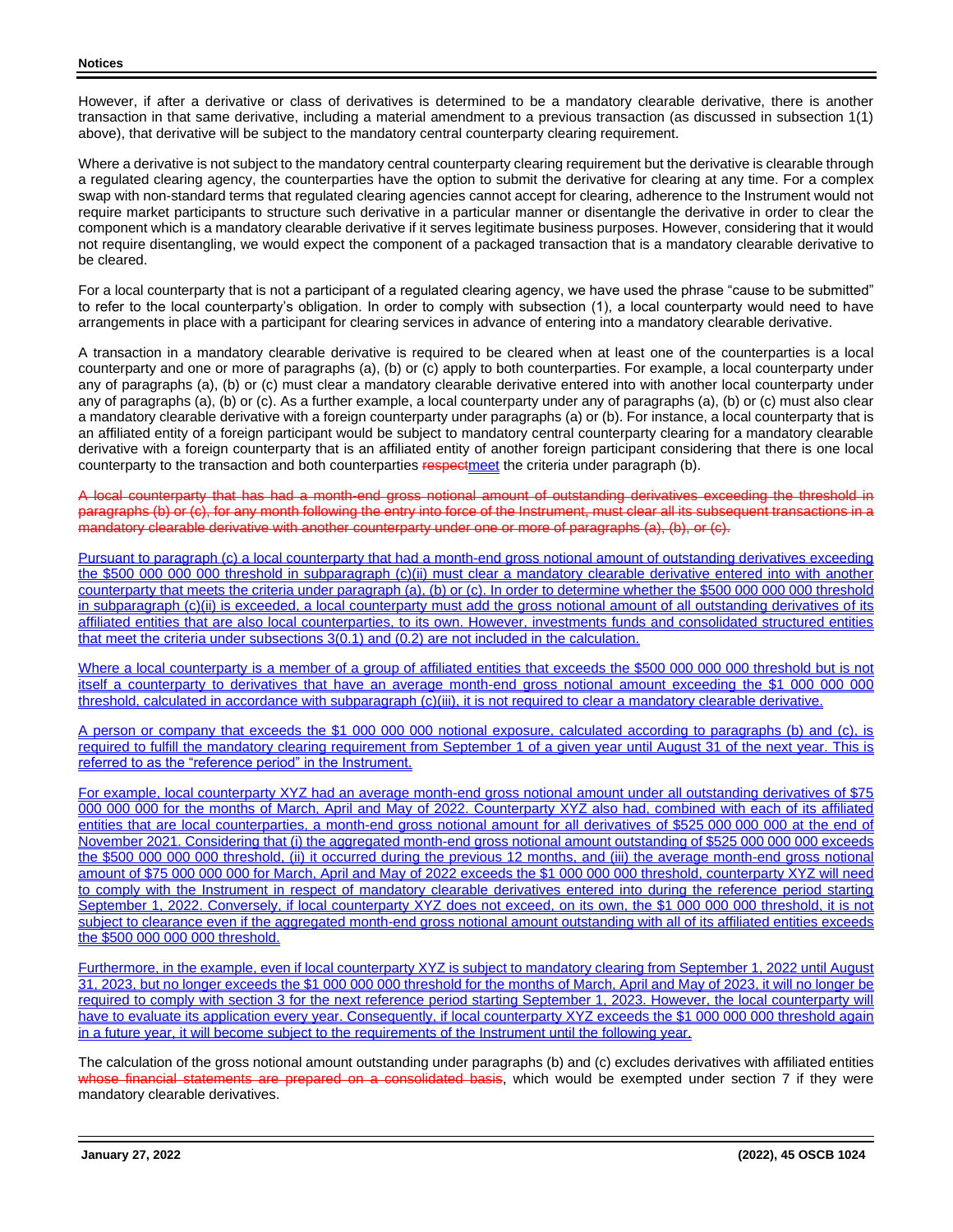In addition, a local counterparty determines whether it exceeds the threshold in paragraphsubparagraph (c)(ii) by adding the gross notional amount of all outstanding derivatives of its affiliated entities that are also local counterparties, to its own.

A local counterparty that is a participant at a regulated clearing agency, but does not subscribe to clearing services for the class of derivatives to which the mandatory clearable derivative belongs, would still be required to clear if it is subject to paragraph (c).

A local counterparty subject to mandatory central counterparty clearing that engages in a mandatory clearable derivative is responsible for determining whether the other counterparty is also subject to mandatory central counterparty clearing. To do so, the local counterparty may rely on the factual statements made by the other counterparty, provided that it does not have reasonable grounds to believe that such statements are false.

We would not expect that all the counterparties of a local counterparty provide their status as most counterparties would not be subject to the Instrument. However, a local counterparty cannot rely on the absence of a declaration from a counterparty to avoid the requirement to clear. Instead, when no information is provided by a counterparty, the local counterparty may use factual statements or available information to assess whether the mandatory clearable derivative is required to be cleared in accordance with the Instrument.

We would expect counterparties subject to the Instrument to exercise reasonable judgement in determining whether a person or company may be near or above the thresholds set out in paragraphs (b) and (c). We would expect a counterparty subject to the Instrument to solicit confirmation from its counterparty where there is reasonable basis to believe that the counterparty may be near or above any of the thresholds.

The status of a counterparty under this subsection should be determined before entering into a mandatory clearable derivative. We would not expect a local counterparty to clear a mandatory clearable derivative entered into after the Instrument came into effectdate on which the requirement to submit a mandatory clearable derivative for clearing is applicable to that counterparty, but before one of the counterparties was captured under one of paragraphs (a), (b) or (c) unless there is a material amendment to the derivative after the date that both counterparties are so captured.

## Subsection 3(2) – 90-day transition

This subsection provides that only transactions in mandatory clearable derivatives executed on or after the 90<sup>th</sup> day after the end of the month in which the local counterparty first exceeded the threshold set out in subparagraph 3(1)(c)(ii) are subject to subsection 3(1). We do not intend that transactions executed between the 1<sup>st</sup> day on which the local counterparty became subject to subsection  $3(1)$  and the  $90<sup>th</sup>$  day be back-loaded after the  $90<sup>th</sup>$  day.

Subsection 3(3) – Submission to a regulated clearing agency

We would expect that a transaction subject to mandatory central counterparty clearing be submitted to a regulated clearing agency as soon as practicable, but no later than the end of the day on which the transaction was executed or if the transaction occurs after business hours of the regulated clearing agency, the next business day.

## Subsection 3(5) – Substituted compliance

Substituted compliance is only available to a local counterparty that is a foreign affiliated entity of a counterparty organized under the laws of the local jurisdiction or with a head office or principal place of business in the local jurisdiction and that is responsible for all or substantially all the liabilities of the affiliated entity. The local counterparty would still be subject to the Instrument, but its mandatory clearable derivatives, as per the definition under the Instrument, may be cleared at a clearing agency pursuant to a foreign law listed in Appendix B if the counterparty is subject to and compliant with that foreign law.

Despite the ability to clear pursuant to a foreign law listed in Appendix B, the local counterparty is still required to fulfill the other requirements in the Instrument, as applicable. Thisese includes the retention period for the record keeping requirement. and the submission of a completed Form 94-101F1 *Intragroup Exemption* to the regulator or securities regulatory authority in a jurisdiction of Canada when relying on an exemption regarding mandatory clearable derivatives entered into with an affiliated entity.

## **PART 3 EXEMPTIONS FROM MANDATORY CENTRAL COUNTERPARTY CLEARING**

Section 6 – Non-application

A mandatory clearable derivative involving a counterparty that is an entity referred to in section 6 is not subject to the requirement under section 3 to submit a mandatory clearable derivative for clearing even if the other counterparty is otherwise subject to it.

The expression "government of a foreign jurisdiction" in paragraph (a) is interpreted as including sovereign and sub-sovereign governments.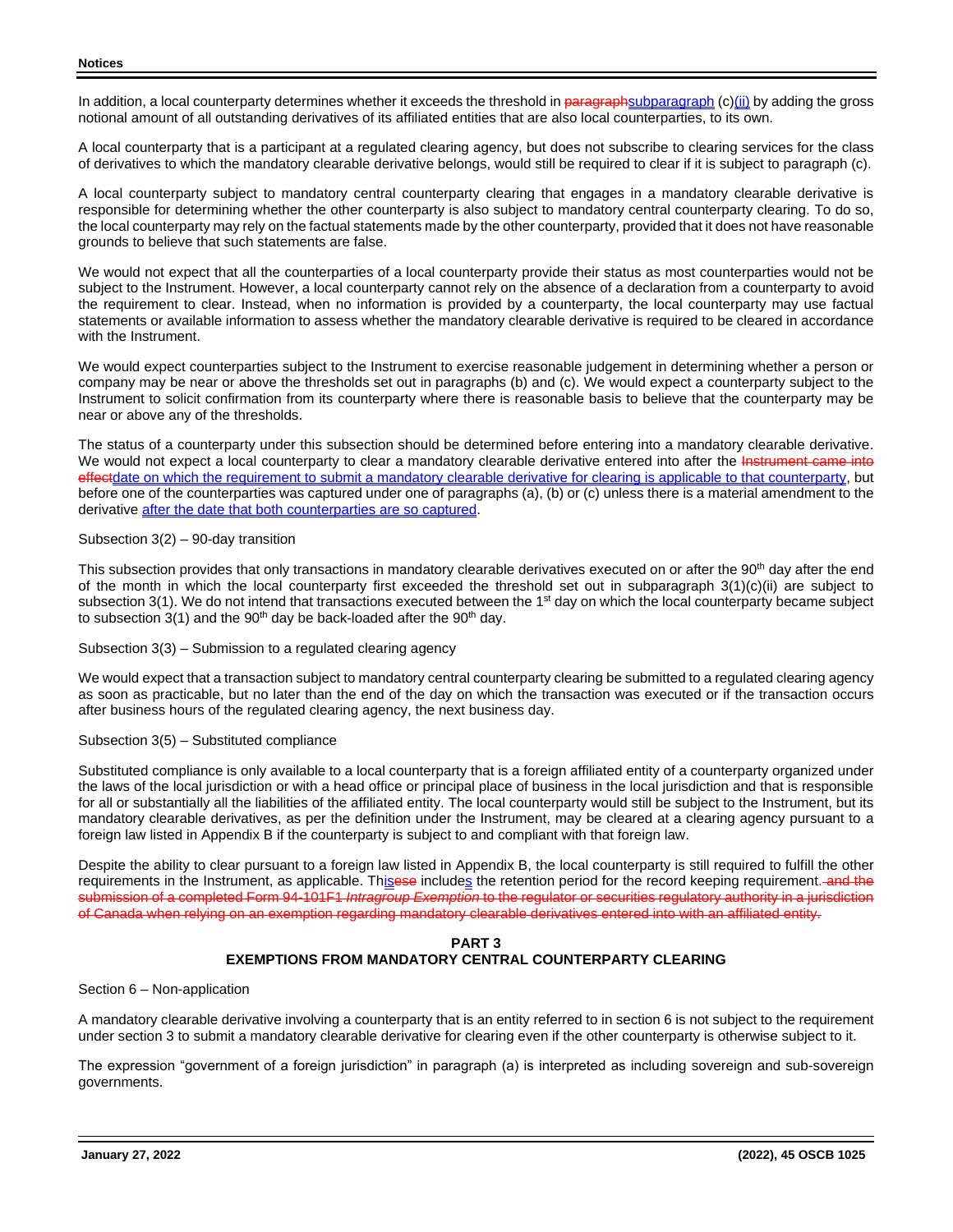Section 7 – Intragroup exemption

The Instrument does not require an outward-facing transaction in a mandatory clearable derivative entered into by a foreign counterparty that meets paragraph 3(1)(a) or (b) to be cleared in order for the foreign counterparty and its affiliated entity that is a local counterparty subject to the Instrument to rely on this exemption. However, we would expect a local counterparty to not abuse this exemption in order to evade mandatory central counterparty clearing. It would be considered evasion if the local counterparty uses a foreign affiliated entity or another member of its group to enter into a mandatory clearable derivative with a foreign counterparty that meets paragraph 3(1)(a) or (b) and then do a back-to-back transaction or enter into the same derivative relying on the intragroup exemption where the local counterparty would otherwise have been required to clear the mandatory clearable derivative if it had entered into it directly with the non-affiliated counterparty.

Subsection 7(1) – Requisite conditions for intragroup exemption

The intragroup exemption is based on the premise that the risk created by mandatory clearable derivatives entered into between counterparties in the same group is expected to be managed in a centralized manner to allow for the risk to be identified and managed appropriately.

This subsection sets out the conditions that must be met for the counterparties to use the intragroup exemption for a mandatory clearable derivative.

expression "consolidated financial statements" in paragraph (a) is interpreted as financial statements in which the liabilities, equity, income, expenses and cash flows of each of the counterparty and the affiliated entity are consolidated as part of a single economic entity.

Affiliated entities may rely on paragraph (a) for a mandatory clearable derivative as soon as they meet the criteria to consolidate their financial statements together. Indeed, we would not expect affiliated entities to wait until their next financial statements are produced to benefit from this exemption if they will be consolidated.

If the consolidated financial statements referred to in paragraph 7(1)(a) are not prepared in accordance with IFRS, Canadian GAAP or U.S. GAAP, we would expect that the consolidated financial statements be prepared in accordance with the generally accepted accounting principles of a foreign jurisdiction where one or more of the affiliated entities has a significant connection, such as where the head office or principal place of business of one or both of the affiliated entities, or their parent, is located.

Paragraph (c) refers to a system of risk management policies and procedures designed to monitor and manage the risks associated with a mandatory clearable derivative. We expect that such procedures would be regularly reviewed. We are of the view that counterparties relying on this exemption may structure their centralized risk management according to their unique needs, provided that the program reasonably monitors and manages risks associated with non-centrally cleared derivatives. We would expect that, for a risk management program to be considered centralized, the evaluation, measurement and control procedures would be applied by a counterparty to the mandatory clearable derivative or an affiliated entity of both counterparties to the derivative.

Paragraph (d) refers to the terms governing the trading relationship between the affiliated entities for the mandatory clearable derivative that is not cleared as a result of the intragroup exemption. We would expect that the written agreement be dated and signed by the affiliated entities. An ISDA master agreement, for instance, would be acceptable. Paragraph (d) refers to the terms of the mandatory clearable derivative that is not cleared. A trade confirmation, for instance, would be acceptable.

## **Subsection 7(2) – Submission of Form 94-101F1**

Within 30 days after two affiliated entities first rely on the intragroup exemption in respect of a mandatory clearable derivative, local counterparty must deliver, or cause to be delivered, to the regulator or securities regulatory authority a completed Form 94- 101F1 *Intragroup Exemption* ("Form 94-101F1") to notify the regulator or securities regulatory authority that the exemption is being relied upon. The information provided in the Form 94-101F1 will aid the regulator or securities regulatory authority in better understanding the legal and operational structure allowing counterparties to benefit from the intragroup exemption. The parent or the entity responsible to perform the centralized risk management for the affiliated entities using the intragroup exemption may deliver the completed Form 94-101F1 on behalf of the affiliated entities. For greater clarity, a completed Form 94-101F1 could be delivered for the group by including each pairing of counterparties that seek to rely on the intragroup exemption. One completed Form 94-101F1 is valid for every mandatory clearable derivative between any pair of counterparties listed on the completed Form 94-101F1 provided that the requirements set out in subsection (1) are complied with.

## **Subsection 7(3) – Amendments to Form 94-101F1**

Examples of changes to the information provided that would require an amended Form 94-101F1 include: (i) a change in the control structure of one or more of the counterparties listed in Form 94-101F1, and (ii) the addition of a new local jurisdiction for a counterparty. This form may also be delivered by an agent.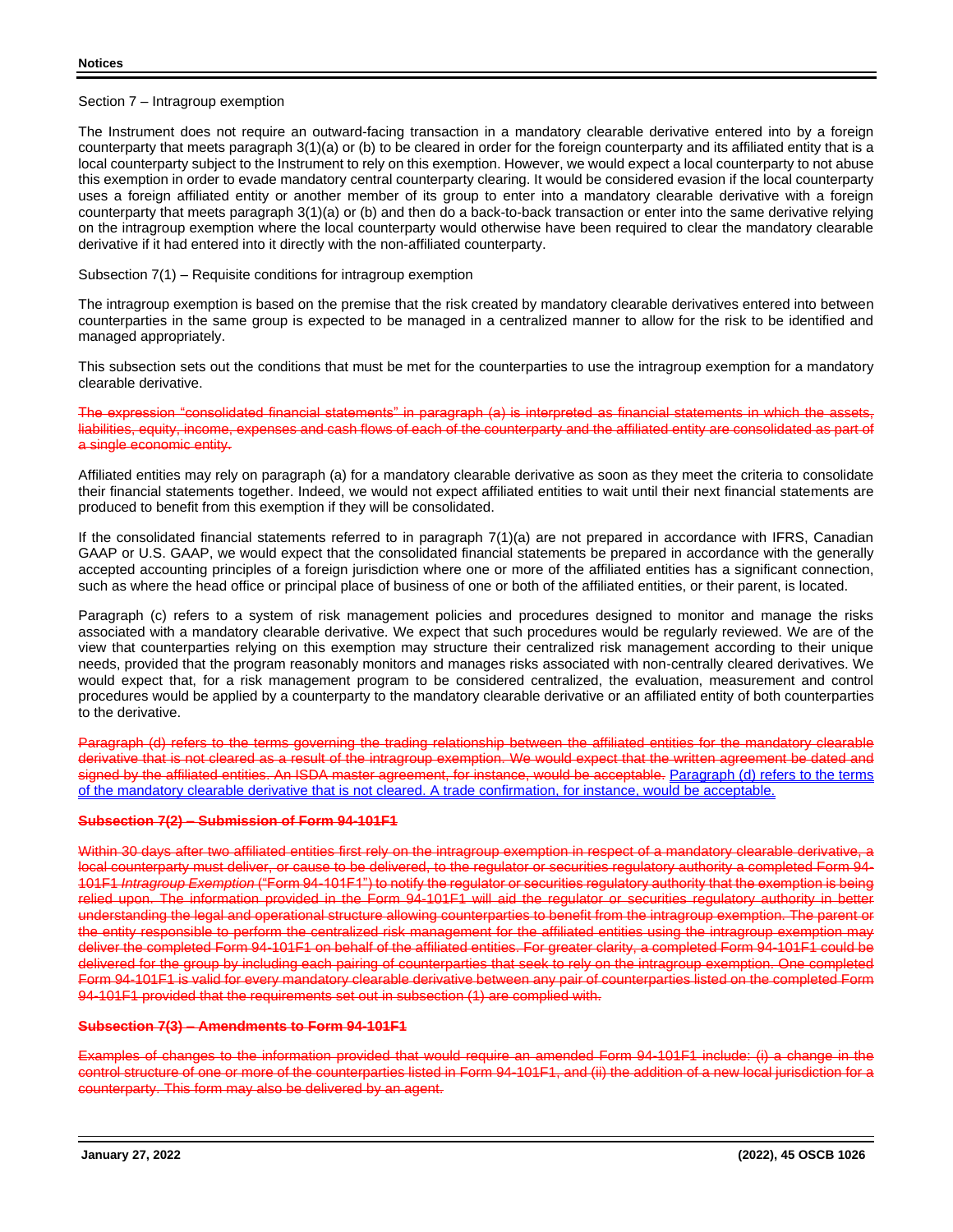Section 8 – Multilateral portfolio compression exemption

A multilateral portfolio compression exercise involves more than two counterparties who wholly change or terminate some or all of their existing derivatives submitted for inclusion in the exercise and replace those derivatives with, depending on the methodology employed, other derivatives whose combined notional amount, or some other measure of risk, is less than the combined notional amount, or some other measure of risk, of the derivatives replaced by the exercise.

The purpose of a multilateral portfolio compression exercise is to reduce operational or counterparty credit risk by reducing the number or notional amounts of outstanding derivatives between counterparties and the aggregate gross number or notional amounts of outstanding derivatives. We expect each amended derivative or replacement derivative generated by the multilateral portfolio compression exercise to be entered into for the sole purpose of reducing operational or counterparty credit risk and that such derivative(s) is (are) entered into between the same two counterparties as the original derivative(s).

Under paragraph (c), the existing derivatives submitted for inclusion in the exercise were not cleared either because they did not include a mandatory clearable derivative or because they were entered into before the class of derivatives became a mandatory clearable derivative or because the counterparty was not subject to the Instrument.

We would expect a local counterparty involved in a multilateral portfolio compression exercise to comply with its credit risk tolerance levels. To do so, we expect a participant to the exercise to set its own counterparty, market and cash payment risk tolerance levels so that the exercise does not alter the risk profiles of each participant beyond a level acceptable to the participant. Consequently, we would expect existing derivatives that would be reasonably likely to significantly increase the risk exposure of the participant to not be included in the multilateral portfolio compression exercise in order for this exemption to be available.

We would **generally** expect that a mandatory clearable derivative resulting from the multilateral portfolio compression exercise would have the same material terms (including the floating index, the maximum maturity of the derivative and the weighted average maturity of the derivative) as the derivatives that were replaced with the exception of reducing the number or notional amount of outstanding derivatives.

## Section 9 – Recordkeeping

We would generally expect that reasonable supporting documentation kept in accordance with section 9 would include complete records of any analysis undertaken by the local counterparty to demonstrate it satisfies the conditions necessary to rely on the intragroup exemption under section 7 or the multilateral portfolio compression exemption under section 8, as applicable.

A local counterparty subject to the mandatory central counterparty clearing requirement is responsible for determining whether, given the facts available, an exemption is available. Generally, we would expect a local counterparty relying on an exemption to retain all documents that show it properly relied on the exemption. It is not appropriate for a local counterparty to assume an exemption is available.

Counterparties using the intragroup exemption under section 7 should have appropriate legal documentation between them and detailed operational material outlining the risk management techniques used by the overall parent entity and its affiliated entities with respect to the mandatory clearable derivatives benefiting from the exemption.

## **PART 4**

#### **MANDATORY CLEARABLE DERIVATIVES**

**and**

#### **PART 6 TRANSITION AND EFFECTIVE DATE**

#### **Section 10 – Submission of Form 94-101F2 & Section 12 – Transition for the submission of Form 94-101F2**

A regulated clearing agency must deliver a Form 94-101F2 *Derivatives Clearing Services* ("Form 94-101F2") to identify all derivatives for which it provides clearing services within 30 days of the coming into force of the Instrument pursuant to section 12. A new derivative or class of derivatives added to the offering of clearing services after the Instrument is in force is declared through a Form 94-101F2 within 10 days of the launch of such service pursuant to section 10.

Each regulator or securities regulatory authority has the power to determine by rule or otherwise which derivative or class of derivatives will be subject to mandatory central counterparty clearing. Furthermore, the CSA may consider the information required by Form 94-101F2 to determine whether a derivative or class of derivatives will be subject to mandatory central counterp clearing.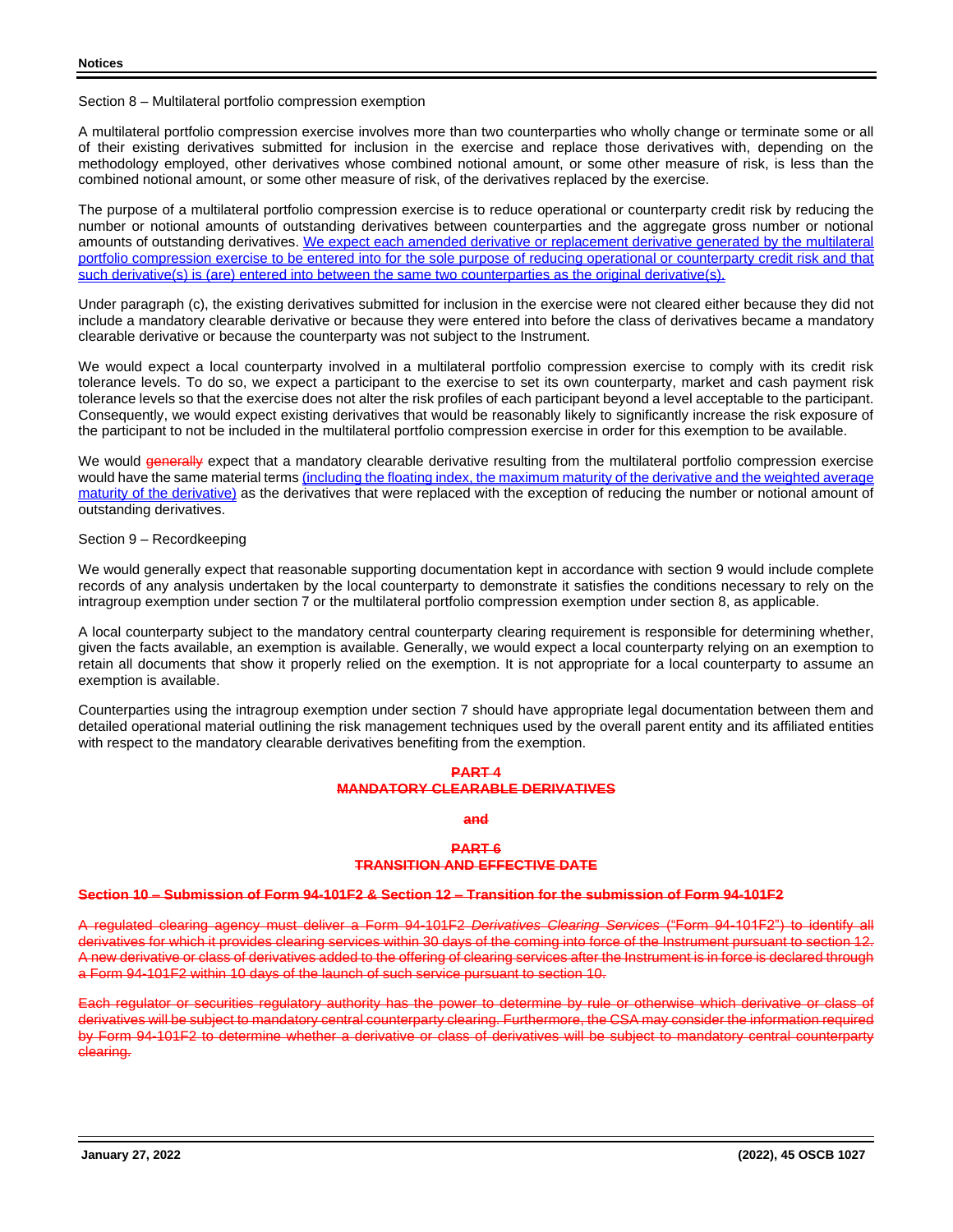## **APPENDIX A MANDATORY CLEARABLE DERIVATIVES**

In the course of determining whether a derivative or class of derivatives will be subject to mandatory central counterparty clearing, the factors we will consider include the following:

- the derivative is available to be cleared on a regulated clearing agency;
- the level of standardization of the derivative, such as the availability of electronic processing, the existence of master agreements, product definitions and short form confirmations;
- the effect of central clearing of the derivative on the mitigation of systemic risk, taking into account the size of the market for the derivative and the available resources of the regulated clearing agency to clear the derivative;
- whether mandating the derivative or class of derivatives to be cleared would bring undue risk to regulated clearing agencies;
- the outstanding notional amount of the counterparties transacting in the derivative or class of derivatives, the current liquidity in the market for the derivative or class of derivatives, the concentration of participants active in the market for the derivative or class of derivatives, and the availability of reliable and timely pricing data;
- the existence of third-party vendors providing pricing services;
- with regards to a regulated clearing agency, the existence of an appropriate rule framework, and the existence of capacity, operational expertise and resources, and credit support infrastructure to clear the derivative on terms that are consistent with the material terms and trading conventions on which the derivative is traded;
- whether a regulated clearing agency would be able to manage the risk of the additional derivatives that might be submitted due to the mandatory central counterparty clearing requirement determination;
- the effect on competition, taking into account appropriate fees and charges applied to clearing, and whether mandating clearing of the derivative could harm competition;
- alternative derivatives or clearing services co-existing in the same market;
- the public interest.

### **FORM 94-101F1** *INTRAGROUP EXEMPTION*

#### **Submission of information on intragroup transactions by a local counterparty**

In paragraph (a) of item 1 in section 2, we refer to information required under section 28 of the TR Instrument.

We intend to keep the forms delivered by or on behalf of a local counterparty under the Instrument confidential in accordance with the provisions of the applicable legislation. We are of the view that the forms generally contain proprietary information, and that the cost and potential risks of disclosure for the counterparties to an intragroup transaction outweigh the benefit of the principle requiring that forms be made available for public inspection.

While we intend for Form 94-101F1 and any amendments to it to be kept generally confidential, if the regulator or securities regulatory authority considers that it is in the public interest to do so, it may require the public disclosure of a summary of the information contained in such form, or amendments to it.

## **FORM 94-101F2** *DERIVATIVES CLEARING SERVICES*

#### **Submission of information on clearing services of derivatives by the regulated clearing agency**

Paragraphs (a), (b) and (c) of item 2 in section 2 address the potential for a derivative or class of derivatives to be a mandatory clearable derivative given its level of standardization in terms of market conventions, including legal documentation, proce procedures, and whether pre- to post- transaction operations are carried out predominantly by electronic means. standardization of economic terms is a key input in the determination process.

In paragraph (a) of item 2 in section 2, "life-cycle events" has the same meaning as in section 1 of the TR Instrument.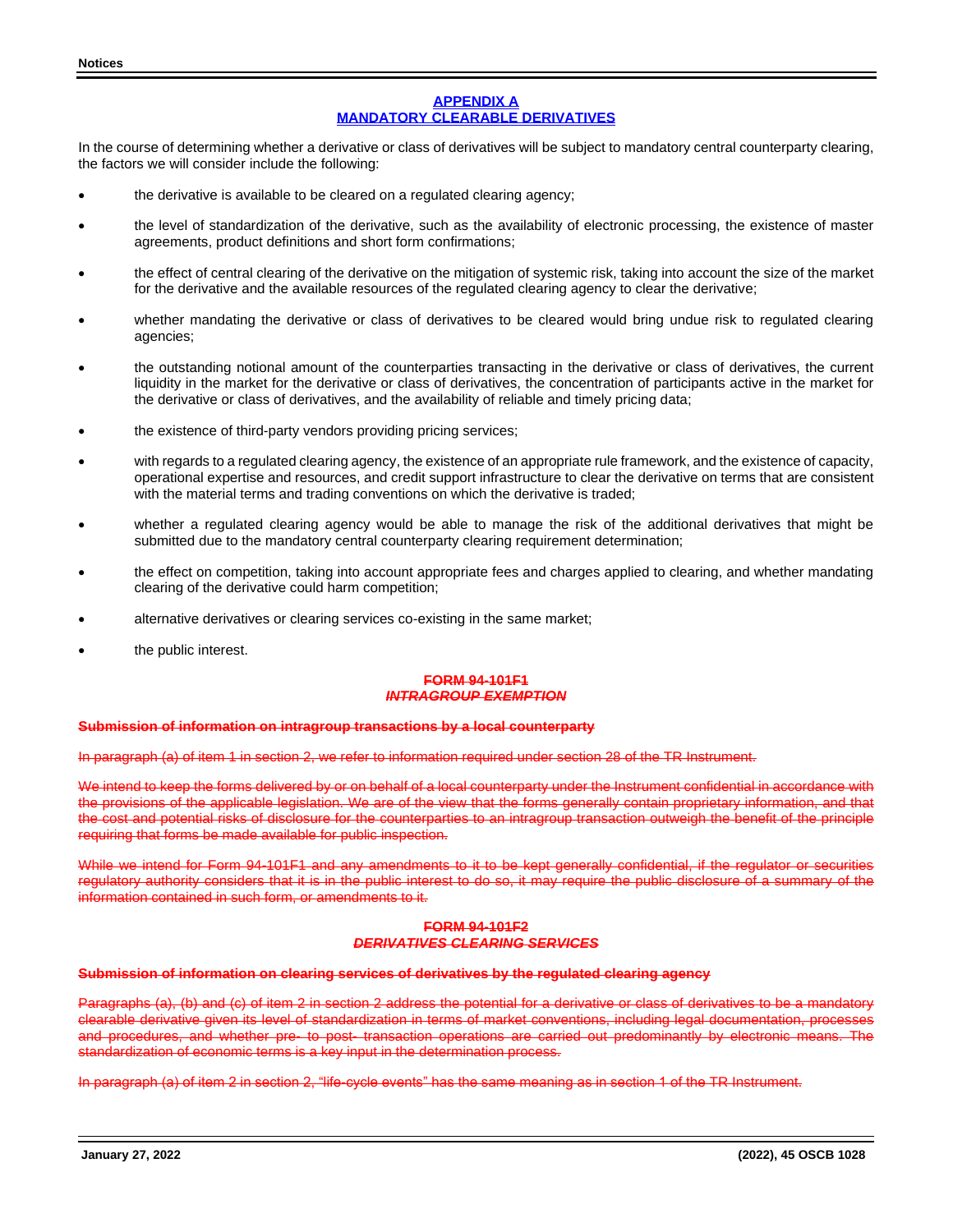Paragraphs (d) and (e) of item 2 in section 2 provide details to assist in assessing the market characteristics such as the activity (volume and notional amount) of a particular derivative or class of derivatives, the nature and landscape of the market for that derivative or class of derivatives and the potential impact its determination as a mandatory clearable derivative could have on market participants, including the regulated clearing agency. Assessing whether a derivative or class of derivatives should be a mandatory clearable derivative may involve, in terms of liquidity and price availability, considerations that are different from, or in addition to, the considerations used by the regulator or securities regulatory authority in permitting a regulated clearing agency to offer clearing services for a derivative or class of derivatives. Stability in the availability of pricing information will also be an important factor considered in the determination process. Metrics, such as the total number of transactions and aggregate notional amounts and outstanding positions, can be used to justify the confidence and frequency with which the pricing of a derivative or class of derivatives is calculated. We expect that the data presented cover a reasonable period of time of no less than 6 months. Suggested information to be provided on the market includes:

- statistics regarding the percentage of activity of participants on their own behalf and for customers,
- average net and gross positions including the direction of positions (long or short), by type of market participant submitting mandatory clearable derivatives directly or indirectly, and
- average trading activity and concentration of trading activity among participants by type of market participant submitting mandatory clearable derivatives directly or indirectly to the regulated clearing agency.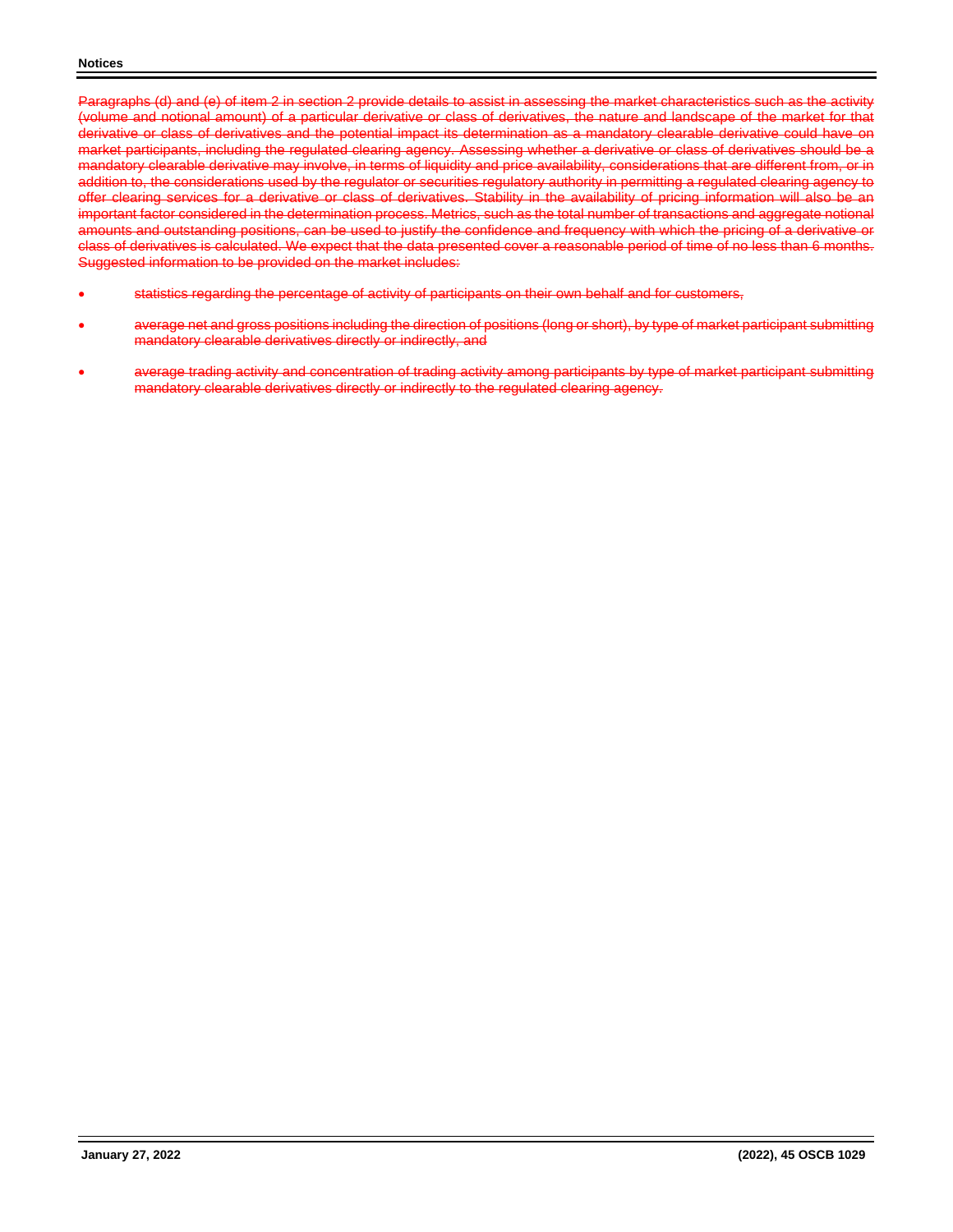## **ANNEX E**

## **SUMMARY OF COMMENTS AND CSA RESPONSES**

| <b>Section Reference</b>                   | <b>Issue/Comment</b>                                                                                                                                                                                              | Response                                                                                                                                                                                                                                                                                               |
|--------------------------------------------|-------------------------------------------------------------------------------------------------------------------------------------------------------------------------------------------------------------------|--------------------------------------------------------------------------------------------------------------------------------------------------------------------------------------------------------------------------------------------------------------------------------------------------------|
| $S. 1 - Definitions:$<br>Affiliated entity | Two commenters pointed out that an<br>implementation period will be needed to<br>amend the existing ISDA Canadian Clearing<br>Classification Letter and to allow for its<br>exchange between market participants. | Change made. The Amendments will come into<br>force on September 1, 2022.                                                                                                                                                                                                                              |
| $S. 3 -$ Duty to clear                     | A commenter suggested to make drafting<br>changes to the section $3(1)$ and $3(2)$ of the CP.                                                                                                                     | Changes made.                                                                                                                                                                                                                                                                                          |
| $S. 7 - Intragroup$<br>exemption           | Two commenters pointed out that the required<br>agreements in paragraphs $7(1)(b)$ and $7(1)(d)$<br>are unnecessary and create an additional<br>burden.                                                           | Change made in paragraph 7(1)(b). The CSA<br>agrees that the reliance on the intragroup<br>exemption should be viewed as the default<br>position for the affiliated counterparties.                                                                                                                    |
|                                            | One commenter suggested that if the required<br>agreement in paragraph $7(1)(d)$ was to be<br>kept, the CSA should clarify its expectations.                                                                      | Change made to the CP. No change made to<br>paragraph 7(1)(d) of the National Instrument.<br>The CSA's intent is that affiliated entities<br>should have their transactions in mandatory<br>clearable derivatives documented. Trade<br>confirmations, for instance, would satisfy this<br>requirement. |

## **List of Commenters**

- 1. Canadian Market Infrastructure Committee
- 2. International Swaps and Derivatives Association